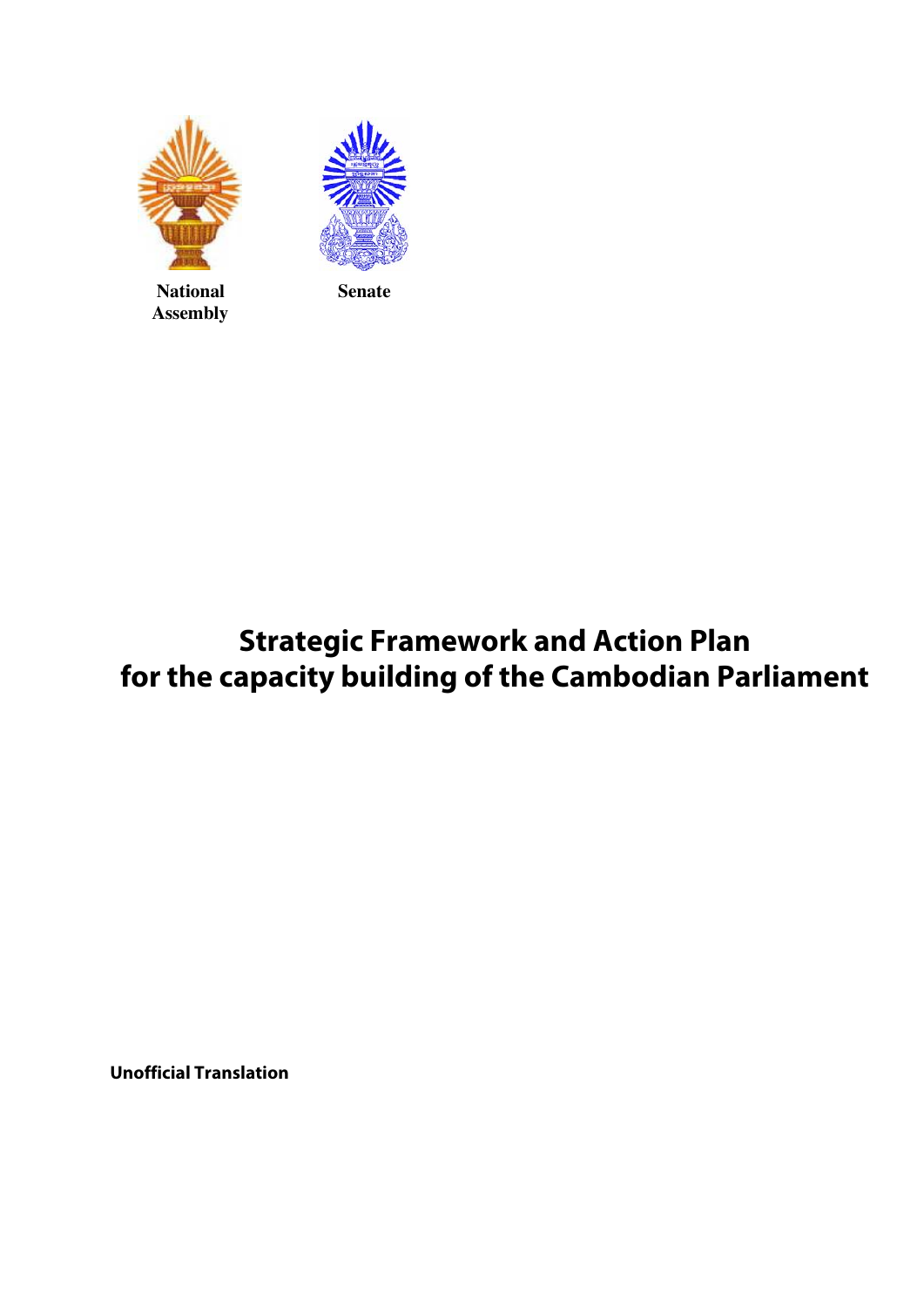## **TABLE OF CONTENTS**

| <u>I.</u><br>II. | Rationale for further capacity building of the Cambodian Parliament         | .01<br>03 |
|------------------|-----------------------------------------------------------------------------|-----------|
| III.             | The Cambodian Parliament's own view in 10 year time                         | 05        |
|                  | a) A Legislature in full capacity of its legislative competencies           | 06        |
|                  | A Legislature in full capacity in its oversight competencies over<br>b)     |           |
|                  |                                                                             | 07        |
|                  | c) Ensuring an efficient flow of in-house information                       | 07        |
|                  | Enhancing the representative roles of Members of Parliament<br>$\mathbf{d}$ | 07        |
|                  |                                                                             | 08        |
| IV.              |                                                                             | 09        |
|                  |                                                                             | 10        |
|                  |                                                                             | 10        |
|                  |                                                                             | 10        |
|                  | b) Strengthening the oversight roles over the executive                     | 11        |
|                  |                                                                             | 11        |
|                  | d) Bills review procedure (legislative process)                             | 12        |
|                  |                                                                             | 13        |
|                  | Strengthening human resources and institutional development<br>2.           | 13        |
|                  | a) Training and Capacity building of parliamentary officials                | 13        |
|                  | b) Strategic request for the improvement of parliamentary                   | 14        |
|                  |                                                                             | 15        |
|                  |                                                                             | 15        |
|                  |                                                                             | 15        |
|                  | 3. Strengthening the role in budget formulation and control                 | 15        |
|                  |                                                                             | 15        |
|                  |                                                                             | 15        |
|                  |                                                                             | 16        |
|                  |                                                                             | 16        |
| 1.               |                                                                             | 16        |
|                  | 2. Further strengthening the role in budget formulation and oversight       | 17        |

3. Developing the auditing capacities of the Parliament....................................... 17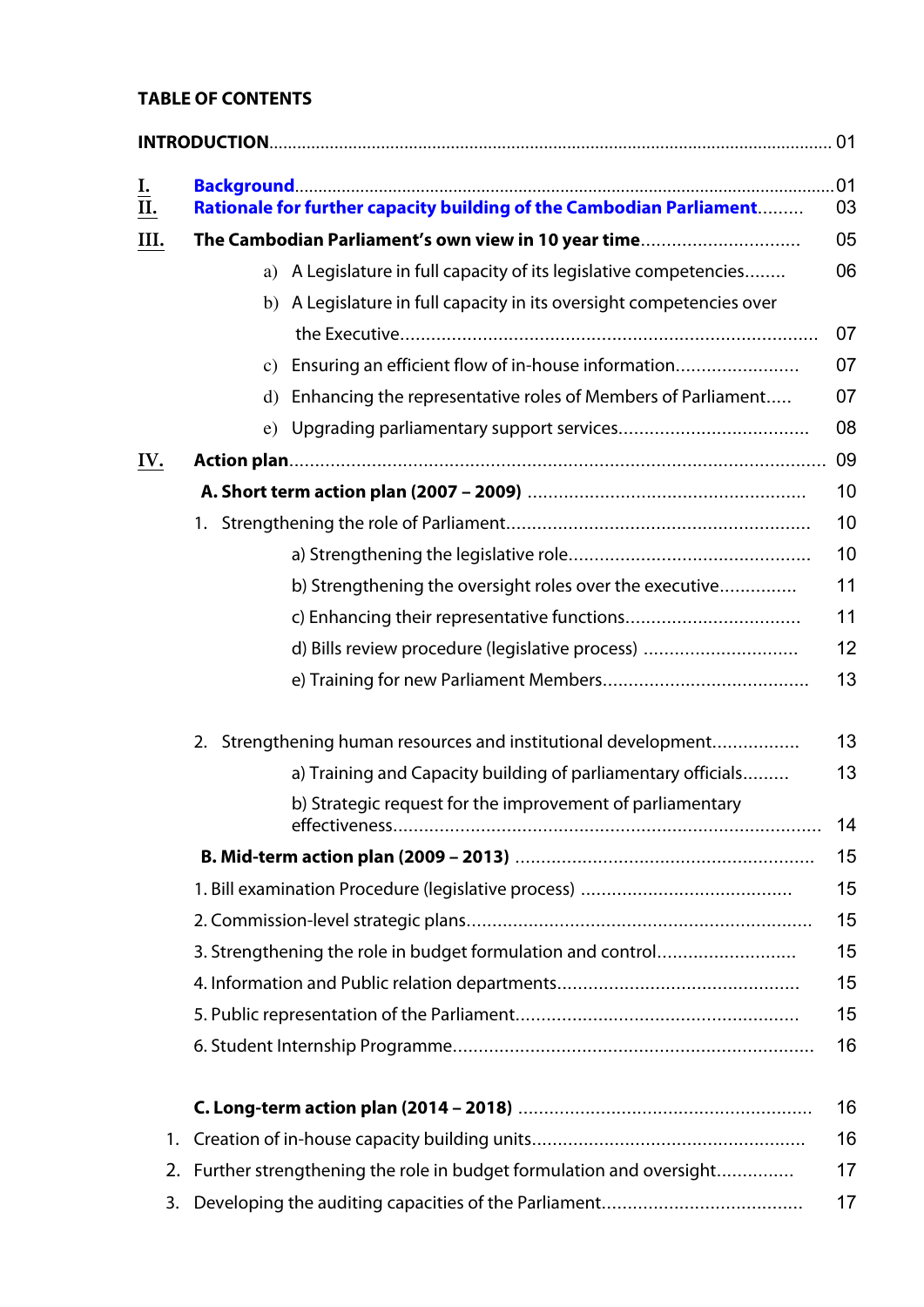|     |    | 4. Securing the representation capabilities of Members of Parliament | 17 |
|-----|----|----------------------------------------------------------------------|----|
| V.  |    | Management arrangement principles for parliamentary multi-donor      |    |
|     |    |                                                                      | 17 |
|     |    |                                                                      | 17 |
|     |    |                                                                      | 18 |
|     | 4. |                                                                      | 18 |
|     |    |                                                                      | 22 |
| VI. |    |                                                                      |    |
|     |    |                                                                      | 22 |
|     |    |                                                                      | 22 |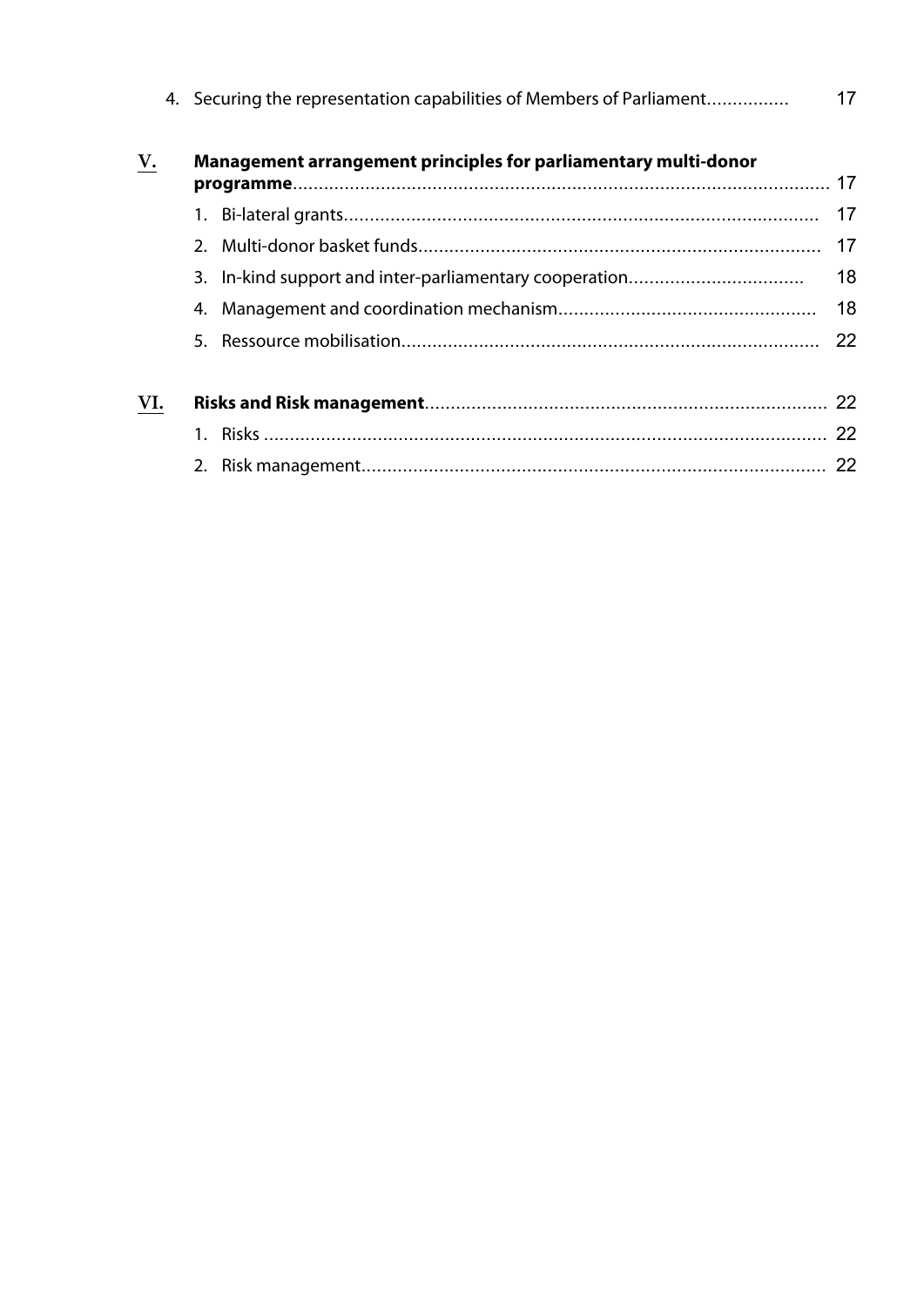#### **INTRODUCTION**

The strategic framework and action plan for the capacity strengthening of the Cambodian Parliament is the core document highlighting the vision and fundamental principles for the effective capacity development of the legislative institution. The strategy determines clear roles and duties in the coordination of development assistance programs that will undertake, in the long run, on a stage-by-stage process, and the need for resources and cooperation from development partners in the process of capacity development of the legislative institution.

The strategic framework and action plan provide guiding principle in regards to mission, aims, objectives and other activities in improving the capacity development of legislative institution in order to promote the capacity building of the Cambodian Parliament in accordance to democratic principle as well as strengthening the rule of law.

Numerous key factors need to be tackled for the capacity enhancement of Cambodian Parliament, especially Members of Parliament in their roles to enact laws, oversee the Executive institution, visit their constituent districts, and to create public forums. The success in the performance of MPs cannot be achieved without the services of the parliamentary General Secretariat's officials; therefore, it is necessary that they are trained to the fullest competence.

On a long road towards the capacity development of the parliamentary institutions, there is the need for resources for the implementation of various priorities such as human resource development for short, medium and long term plans. The government of this third legislature of the Parliament has, also, taken serious concerns in strengthening the legislative institution by increasing the national budget for the Parliament in accordance to the budget availability. Nevertheless, Cambodia's parliamentary institutions still need more resources for further improvement of their capacity.

#### **I. Brief historical background of Cambodia**

Over the past three decades, Cambodia went through numerous tragic circumstances. All State Institutions were completely reshuffled, from one political regime to another, in order to be in line with new political regime that Cambodia adopted. Therefore, the Cambodian Parliament Institutions also faced with institutional and structural upheaval in the history. Towards 1970, Cambodia was a Monarchy with two Parliaments. From 1970 to 1975, Cambodia became a Republic, with two Parliaments. And from 1975 to 1979, it was a communist dictatorial regime, with only one Parliament. From 1979 to 1993, it became a socialist regime with one Parliament. From 1993 onward, Cambodia adopted a constitutional Monarchy. These kinds of frequent and abrupt changes have made Parliaments as well as other state institutions unable to sustain their continued functioning.

The Universal elections, organized by UNTAC (United Nations Transitional Authority in Cambodia) in 1993 marked the historical event determining a new development trend for Cambodia. The elections established a Constituent Assembly which, after the adoption of the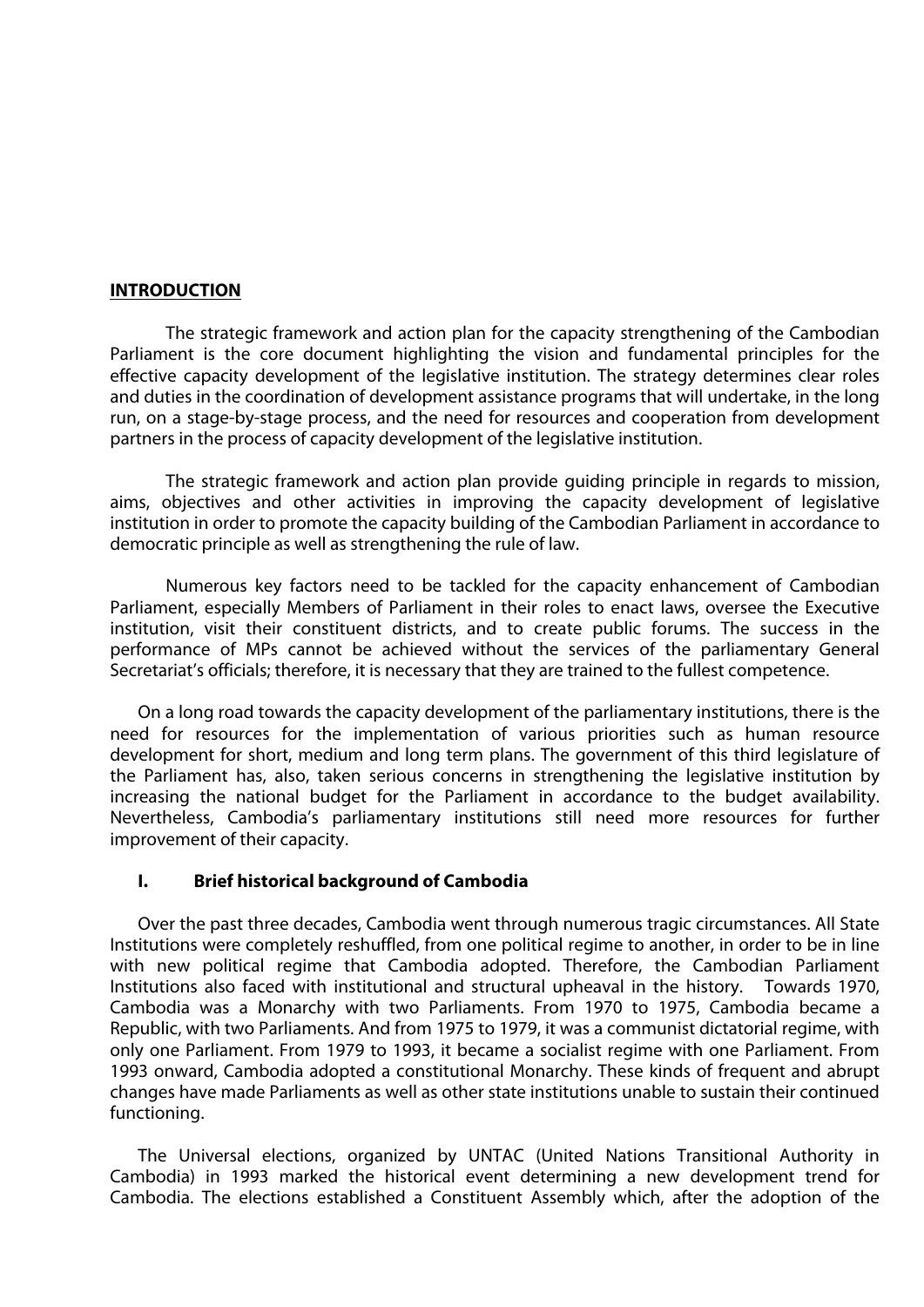constitution, was transformed into the National Assembly. The National Assembly of its first legislature functioned for five years. After the universal elections in 1998, Cambodia was met with a political crisis due to the disagreement over the result of the elections. But the crisis was resolved by Cambodia itself in the summit meeting of top leadership of major political parties on the 12 and 13 of November, 1998 under the Supreme Auspices of His Majesty King Norodom Sihanouk in the Royal Palace. The meeting decided to create the Senate by way of the amendment of the constitution providing Cambodia an opportunity to adopt a bi-cameral parliamentary system. The Senate of the first legislature was an appointed Parliament till the beginning of 2006.

Presently, the National Assembly is still in the middle of its third legislature. And the Senate that was just formed by non-universal elections is being at the early stage of its second legislature. Three political parties have seats in the two Parliaments. The National Assembly consists of 123 Members and the Senate, 61 Members. Each House possesses an autonomous budget, a permanent Standing Committee (with 12 Members), 9 Commissions, constituency offices at the provinces and municipalities for MPs (the Senate is in the process of establishing its regional offices) and assisted by a General Secretariat.

The legislative institutions of the Kingdom of Cambodia have, thus far, functioned on the spirit of national reconciliation and democratic principles and had numerous major achievements, such as enactment of laws, supervision over the government and representing their constituencies that contribute to building the rule of law by promoting people's rights and liberty, social order and political stability.

Any given country, especially countries that have just ended internal conflicts, the capacity strengthening of the parliamentary democracy needs to spend a lot of money. Based on the current budgetary situation of the Cambodian Parliament, it is not possible to undertake the kind of capacity building. Therefore, assistance from international development partners is necessary. To date, direct assistance from international development partners is still limited. Even though, over the period of 15 years, the financial support is less than \$8,000,000, the contributions from the international community have been instrumental to the capacity development of the Cambodian Parliament. The assistance was channeled mainly, through UNDP, the Canadian CIDA/CCLSP – implemented by the Parliamentary Centre– and the Konrad Adenauer Foundation who have played a role to speed up the promotion of awareness of parliamentarians' roles, the expertise and capacity building of parliamentary officials.

#### **II. Rationale for the capacity building of the Cambodian Parliament**

In a parliamentary democracy, people elect their representatives. Therefore, the Parliament that represents the powers and the wills of its constituents possesses essential roles such as enacting laws to govern the country, supervising the government's implementation of its policy and its parliamentary representation. Strengthening the essential roles of the Parliament and its capacity is most necessary in the process of democratization. New development indicates that there are efforts from the royal government and the legislative body in order to achieve progress toward global goal in strengthening the role and capacity of the Cambodian Parliament. Strengthening the capacity to fulfill its duty and role as stipulated in the Constitution requires active and efficient support from development partners.

Support for strong capacity development is a valuable goal. To realize the measurable goal, one can not see it in the short run. It requires a certain time limit. Support form major development partners for the last decade such as United Sates Agency for International Development, European Union, the World Bank, UNDP, Konrad Adenuer Foundation and many other national institutions have proven the importance and necessity in the development of the Parliament in the process of democratic development. Therefore the abovementioned pints require a need for continuation of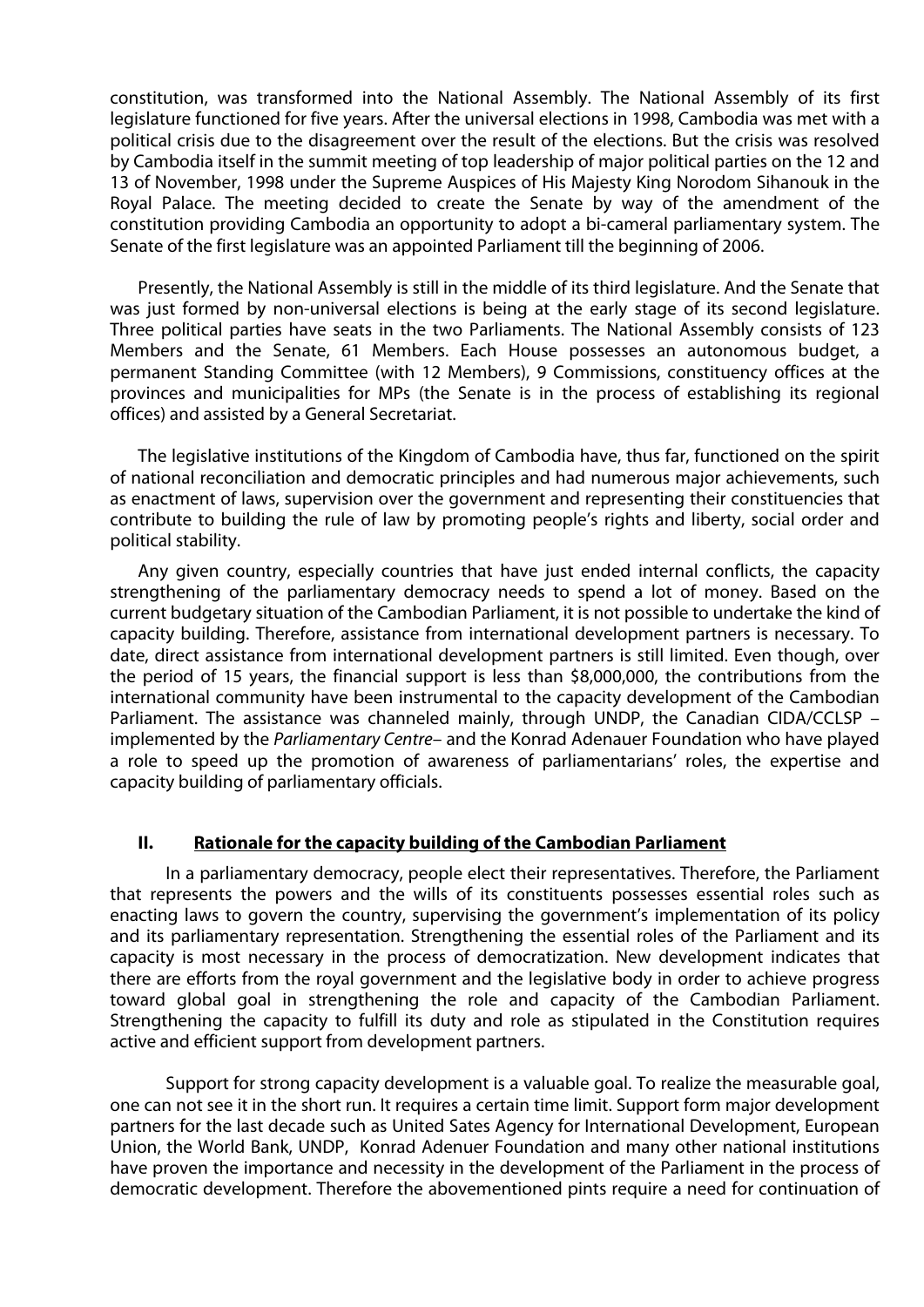support to further strengthen the capacity of the Cambodian Parliament. It is the strong will of the Parliament to raise its capacity. International assistance and supports to this process is highly valuable as Cambodia itself is currently not yet fully capable to sustain this process. International assistance is necessary for the support to the fulfilment of important roles and duties of the Parliament as the followings:

**A. Legislative role:** the Parliament must examine and adopt draft bills with professionalism and good judgment. In law examining process, the Parliament must encourage the public consultation in order to give advance knowledge and to make the enforcement more efficient when it is adopted. Due to the fact that a number of MPs, who are elected from various sectors having yet to have the legal expertise, are lacking of research resources and experiences in examination, discussion and adoption of bills, thus requires further capacity strengthening on:

- MP's role in formulating bills
- The role of Commissions in examining (draft laws or) bills (legislative process)
- The role to examine, discuss and adopt (draft laws or) bills in the plenary
- sessions of the two Houses.

**B. Oversight role over the Executive:** the government must be accountable before the Parliament for its policies. The Parliament has a duty to evaluate and closely monitor the national budget allocation and the implementation of the income and revenue collection of the royal government. Furthermore, the Parliament must urge the royal government to implement its policies with transparency under the framework of good governance. In this role, MPs shall be competent enough, especially in evaluating and comprehensively monitoring the functioning of the Executive. To effectively achieve the objectives MPs shall:

- Strengthen the roles of Members of Parliament and Senate in raising questions to the Government,
- Strengthen the role of Commissions in their supervision over matters of their responsibilities,
- The role of the plenary Assembly in the debate with the Government,
- Have adequate information, knowledge of mechanism and various technical expertises, and are capable of making assessment on various activities.

**C. Representation role**. the Parliament must be aware of the situation of the

Citizenery and settle their protests, complaints by forwarding them to the executive or competent institution because MPs are representatives of the people in general, not only in their respective constituencies. Therefore, Members of Parliament shall:

- Visit their constituents in order to disseminate laws;
- Collect information, requests and complaints from people;
- Assist people as much as possible.

## **D. Role of Parliament in taking parts of the implementation of the Government policy of third legislature:**

The Royal Government has adopted the Rectangular Strategy that composes of a key component such as good governance which includes the four reforms as action plan. The Parliament is obliged to participate in making this strategy succeed in accordance to its objectives of developing the country and democracy. The participation of the Parliament includes:

- Timely enactment of laws:
- The strengthening of law enforcement supervision;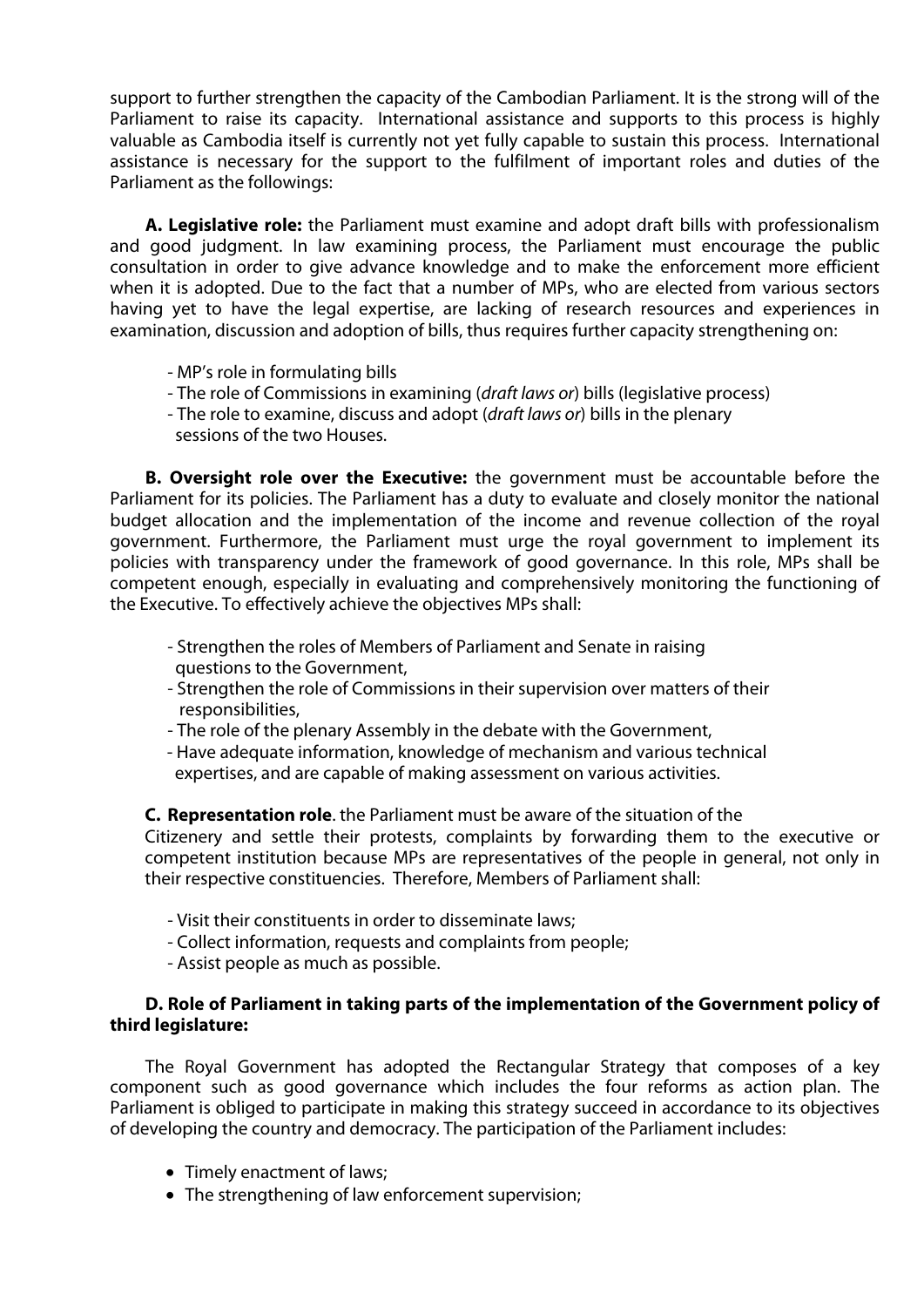! The reinforcement of the reform policy implementation roles in accordance to good governance, public administration reform, legal and judicial reforms, arm-forces reform Economic and financial reforms, land reform, counter corruption and natural resource management.

#### **E. International relations:**

Globalization has been an unavoidable trend for the Cambodian Parliament. The Parliament needs to join the regional and global inter-parliamentary organizations such as becoming a member of the regional inter-parliamentary organizations as well as in the world, such as the AIPO, the IPU, the APF and the APPF, etc…Together with other countries in the world, the Cambodian Parliament shall create a parliamentary friendship team. Participating in these organizations requires substantial expenditures on the Parliament budget that it is yet to have in order to fully attend all forums. Therefore, assistance is necessary if the process is to be effective.

## **F. Capacity building of the General Secretariats:**

In promoting the effective role of MPs, the reinforcement of the General Secretariats is a necessity, because they are responsible for administrative and other services for the Parliament and all other matters, including external relations. Thus, the capacity building should focus on:

- Promoting human resources
- Upgrading parliamentary offices in provinces and regions,
- Sufficient funds and equipment for the performance of their duties.

#### **III. The Cambodian Parliament's own view in 10 year time**

Parliamentary capacity building is necessary for its participation in the administration reform policy in line with good governance principles, public administration reform, legal and judicial reforms, arm-forces reform, counter corruption, economic and financial reforms, land reform and the management of natural resources.

The commitment of Cambodia to the principles contained in the international Treaties, and Conventions that the Parliament has ratified, especially the Universal Declaration of Human Rights, the international Covenants and Conventions relating to Human Rights, the Rights of Women and the Rights of the Child, and the Protocol of Cambodia's entry into WTO; and recently the additional optional protocol to the Convention against Torture and other Cruel, Inhumane or Degrading Treatment or Punishment, etc…Meanwhile, in good cooperation with the Executive as well as the Judiciary, the Parliament needs to further strengthen its capacity and abide by the principles of power sharing.

For these reasons, the need for parliamentary development aiming to promote democracy with specific objectives of enhancing capacity and making the legislative power as highly competent as that of countries in the region. It is necessary to strengthen the parliamentary capacity in a way as the followings:

#### **a. A Legislature in full capacity of its legislative competencies**

- Although urgent matters may require specific examination procedure, the Parliament still needs to have time adequately for the examination of (draft laws or) bills (legislative process).

- Members of Parliament will have gained the technical capacities and skills to properly examine (draft laws or) bills in a substantive way;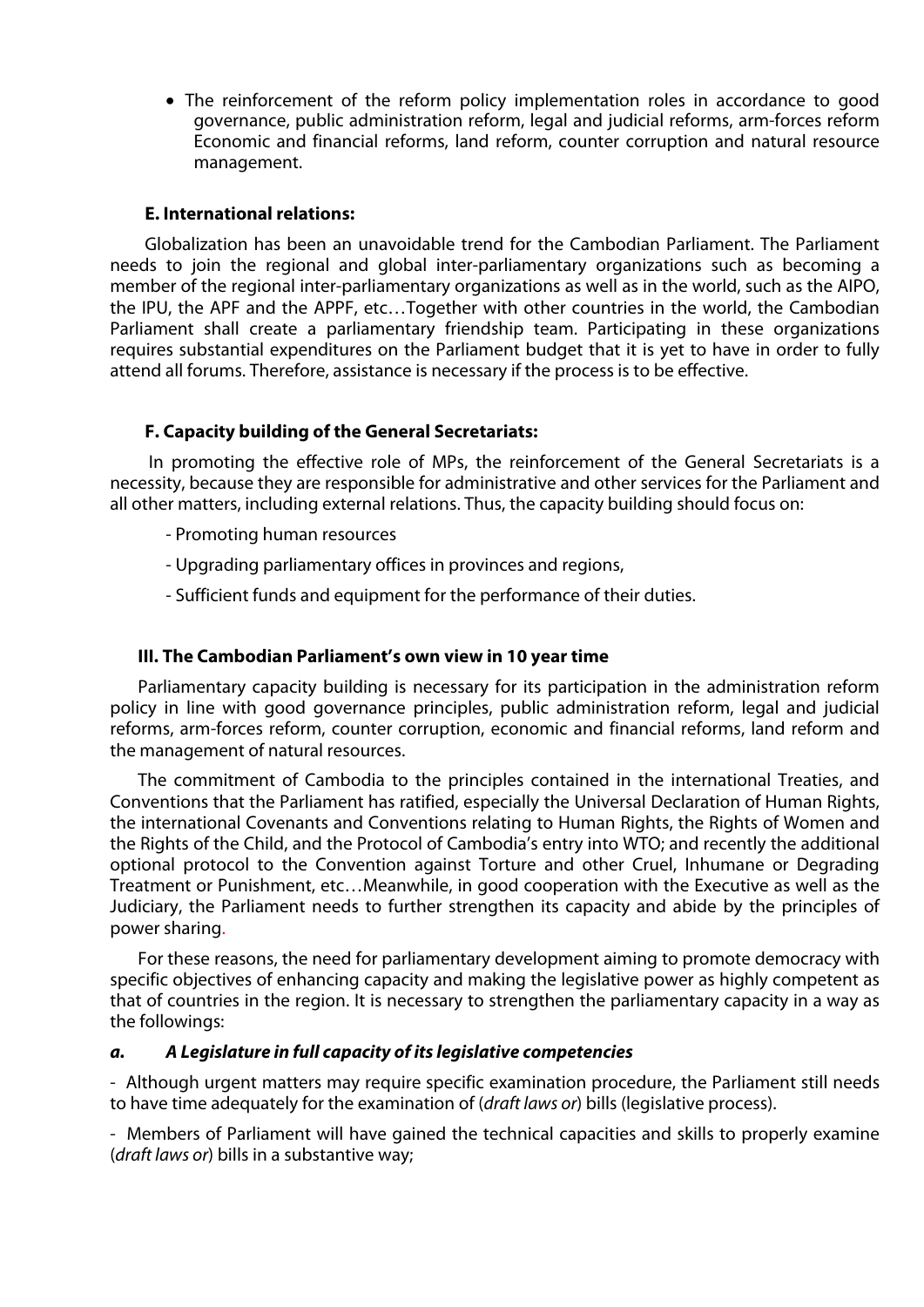- The Commissions, currently limited to nine (9) in each House, shall not be overburdened in examining (draft laws or) bills. This can be addressed, (without amending the Constitution), by instituting Sub-commissions for specific (*draft laws or*) bills;

**-** During the examination process, the Commissions conduct hearings, in order to obtain information from experts, implementers and civil society;

**-** Support staff in the Commissions shall be fully competent to be the providers of the technical advice required for the Parliament Members to perform, efficiently, their examination process.

- The coordination among the Commissions shall be improved. In particular, the Appropriation bill shall be considered by the Finance Commission, who plays the leading role, together with participation of the other Commissions for sections related to their scope of competencies. There is already some implementation of this, which could be systematised in the Rules of procedure;

- The Parliament may make recommendations to the Government to prepare a draft law on a specific subject it considers urgent.

- MPs have the capacity to initiate legislations, according to the Constitution.

- The Constitution stipulates that the official language and script is Khmer. The Parliament should be involved in various initiatives aiming at creating new legal terms, reconciling the definitions of existing terms, and detailing grammatical practices, so that clauses of laws are clear and with less ambiguity.

## **b. A legislature in full capacity in its oversight competencies over the Executive**

o The Parliament is the institution that oversees the implementation of government policy;

o An appropriate and constructive dialogue shall be established between the Parliament and the government;

o In the parliamentary plenary proceedings, more time is given in the proceedings of each House for questioning the Prime Minister or the Ministers, related either to their field of responsibilities;

o Commissions may invite Ministers for clarifications on matters relating to their responsibilities;

o Commissions conduct public hearings;

o The oversight activity of the Parliament can be made possible by the development of research capacity and adequate documentation facilities, with the necessity to train officials of the General Secretariats of the two Houses.

## **c. Ensuring an efficient flow of in-house information**

o The Rules of procedure of, both, the National Assembly and the Senate will contain provisions to ensure that the flow of information through Parliament and from the Executive and the Legislative is appropriate to the needs of the Parliament as provided by the legal documents;

o In a bicameral parliamentary system, the Parliament shall consist of a (permanent) Standing Committee, Select Committees, Caucuses, Inter-parliamentary bodies and Delegations, etc. which discharge specific duties in accordance with the House's Rules of procedure and internal regulations. Members of Parliament, as a whole, shall gain from an accurate and sustainable flow of information regarding decisions taken by other institutions in regards to legislations, other information and the internal affairs of the House. And the information shall be made available according to mandatory deadlines established in the Rules of procedure, both, in hard and soft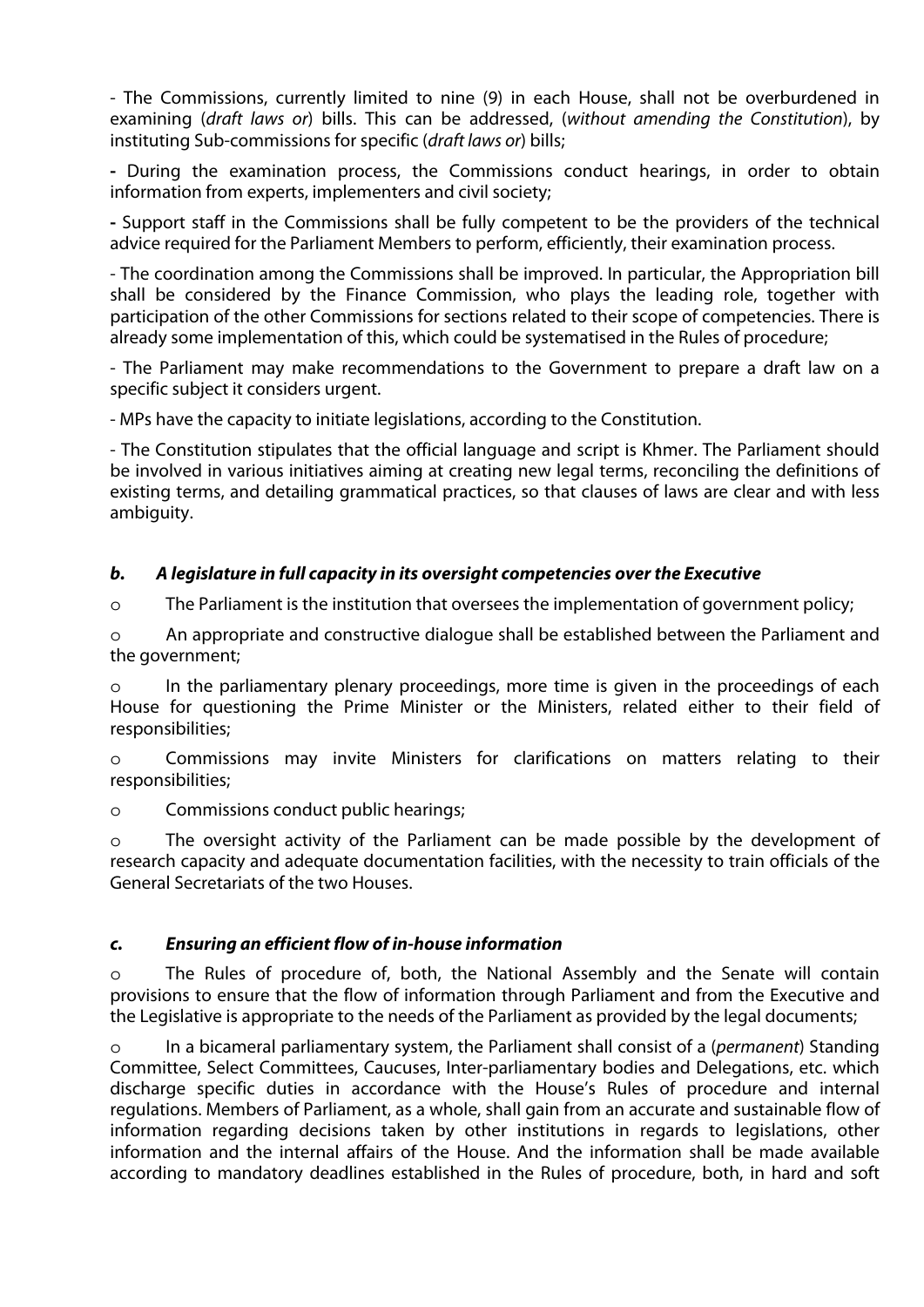(electronic) copies, and on the Internet (home page) of the Parliament. Published documents of each House shall be accessible to Members of the other House.

## **d. Enhancing the representative roles of Members of Parliament**

o Public acceptance of the role of Parliament: the perception by the general public and the key actors of the economy and the society of the Parliamentary institution and its Members is still limited. When a problem occurs, citizens – and to a certain extend, commune council members – did contact their representatives, but still in limited manners. Both Parliaments have developed series of outreach techniques using parliamentary brochures and periodical magazines, radio and TV programmes, website, and developed public and media communication departments… enabling the effective promotion of awareness of the Parliament roles;

o Establishment of grass-root communication system and field visits: the full implementation of the representative roles of Members of Parliament involves the properly-established channels through which new information from grass-roots level can be conveyed to them, regarding the effectiveness and implementation of the government policy, public expectations and grievances, etc. A certain numbers of field visits have already been organised by Parliaments, mainly at Commissions' level. Staff members of the Parliament's provincial offices and of the Senate regional offices shall be upgraded to meet the requirements and fulfill the roles of the provincial and regional offices in accordance to the office procedures in receiving and analysing information locally and referring them to Members of Parliament and the Commissions.

o Public consultations: Both, in discharging their legislative functions and overseeing responsibilities, the Parliament, mainly at Commission level, should be able to conduct fact-finding researches, to assess the public acceptance of the clauses of (draft laws or) bills. A detailed procedure for public consultations rests with the Commission hearings at the national or local levels on the process of examination of draft laws or bills. To enhance the quality of legislations and capacity to provide supervision over the Executive branch, the Parliament holds public hearings and may invite NGOs to participate and contribute their thoughts in those hearings.

## **e. Upgrading the Parliamentary support services**

Strengthening the General Secretariat capacity benefits the Parliaments in their effective discharges of their legislative, oversight and representative responsibilities. The General Secretariats' duty consists of, *inter alias*, supports in providing presentation notes, drafting reports, conducting researches, documentations and assisting in plenary and Commission proceedings.

o Parliamentary staff shall possess the required capacities and skills, and shall definitely have advisers with legal expertise and librarians in order to make the support services more effective.

o The National Assembly and the Senate, each has a research department, a library and an information center and currently both Houses of Parliament have strategic plans to develop capacities for these units, by establishing modern libraries, information centers with rapid flow of information and print shops of the Parliament.

## **IV. Action plan**

The evaluation conducted in March 2006 underlined that in Cambodia there exists every indicator that leads to increasing commitments to the principles of good governance. MPs, Senators and staffs of the two Houses, international organizations and representatives of civil society have expressed that the time had arrived for the next steps to be taken towards the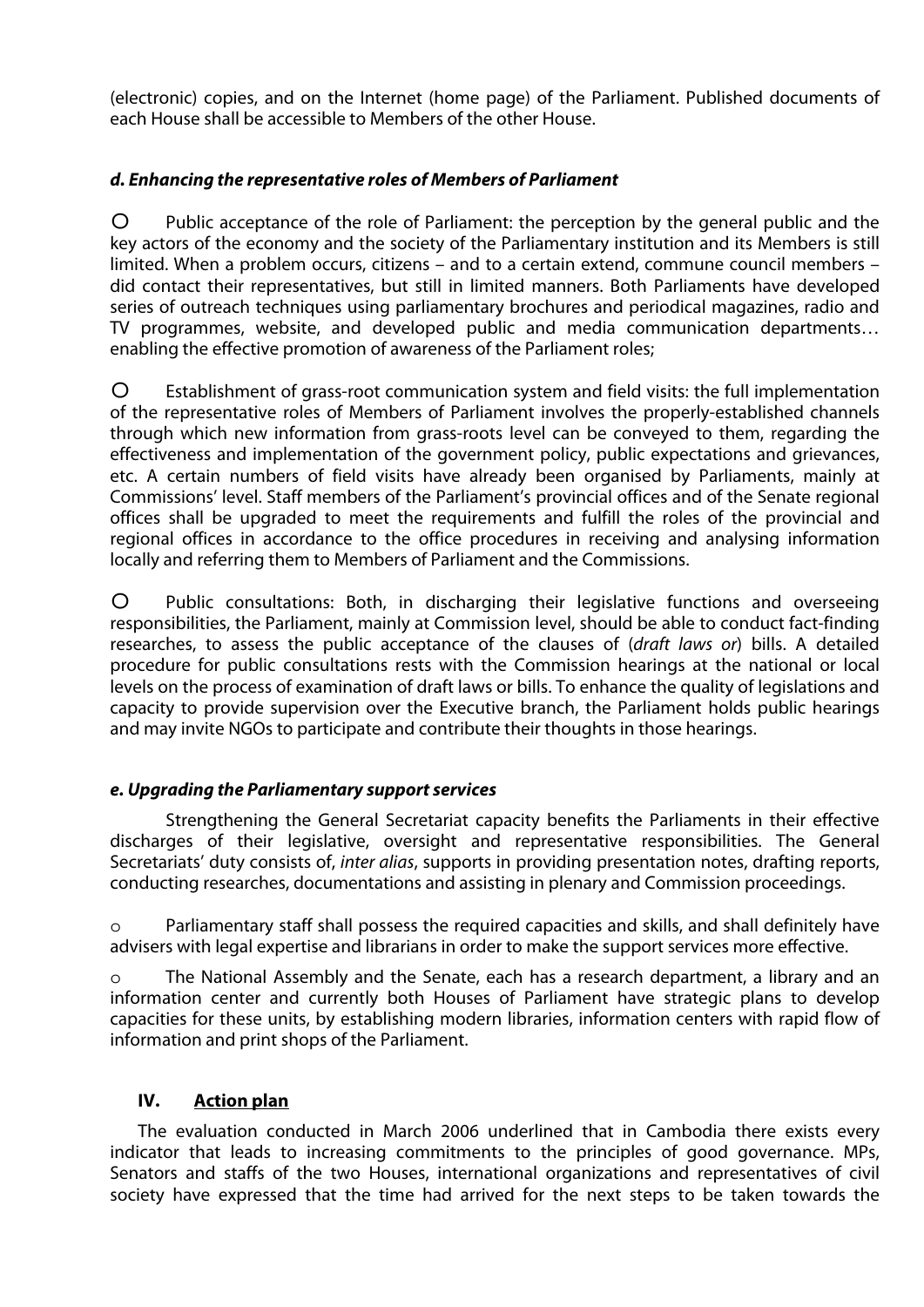realization of enhanced parliamentary competency so it will be more effective. There is also the recognition that a more effective parliamentary functioning requires greater commitments from the Parliaments themselves and from development partners.

Based on the consultation from many sources and the in-depth feasibility study of both Houses and recommendations of the Presidents of the two Parliaments, parliament has developed short, medium and long term strategic plans to response to the Cambodian Parliament's own view in 10 year time.

This program design is based on recent evaluations and has gathered thoughts and recommendations obtained during numerous meetings with Members and staff of the National Assembly and the Senate and leaders of civil society, such as non-governmental organizations and international organizations, donors and other keys stakeholders interested in the institutional development of the Parliament.

The two Parliaments believe that modernization of the parliamentary institution requires development partners' active supports and shall need at least from 10 to 15 years. To achieve the above mentioned objectives, it requires programming options to be implemented over the short, medium and longer terms. The end of each phase should be clearly based on the achievement of measurable benchmarks.

The following suggested programming options take into consideration the understanding and the interventions of the working groups of the two General Secretariats that were established to work on this document, and the mission team undertaken by UNDP, CIDA-CCLSP, The Asia Foundation, the Konrad Adenauer Foundation and other organisations who have worked with the National Assembly since its inception in 1993 and the Senate in 1999, respectively. These recommendations also reflect our understanding of the strategic plans of the National Assembly and the Senate and, to some extent, the planned assistance of international parliamentary organisations and their sponsors.

The strategic action plans are laid down as the followings:

#### **A. Short term action plan (2007 – 2009)**

In the short term period, a single donor or multi-donor support program should focus on the improvement of the Parliament's key functions. In the mean time, the Parliament has taken consideration on the promotion of human resources and institutional development, in order to upgrade the parliamentary staff members in performing their heavy duties for Members of the Parliament. In this context, the National Assembly and the Senate have seriously considered the establishment of the action plan and determined a number of prioritized factors for implementation. To be effective in carrying out this function, it is necessary to have development partners' supports in order to undertake the following activities:

## **1. Strengthening the roles of Parliament**

#### **a) Strengthening the legislative role**

- Members of the National Assembly and the Senate will gain exposure to foreign best practices in terms of Parliament's involvement in legislation examination;
- In developing the roles of Commissions in regards to the process of examining and analysing the substance of draft laws or bills, it is necessary to have adequate means and resources such as documentation, data, references, research;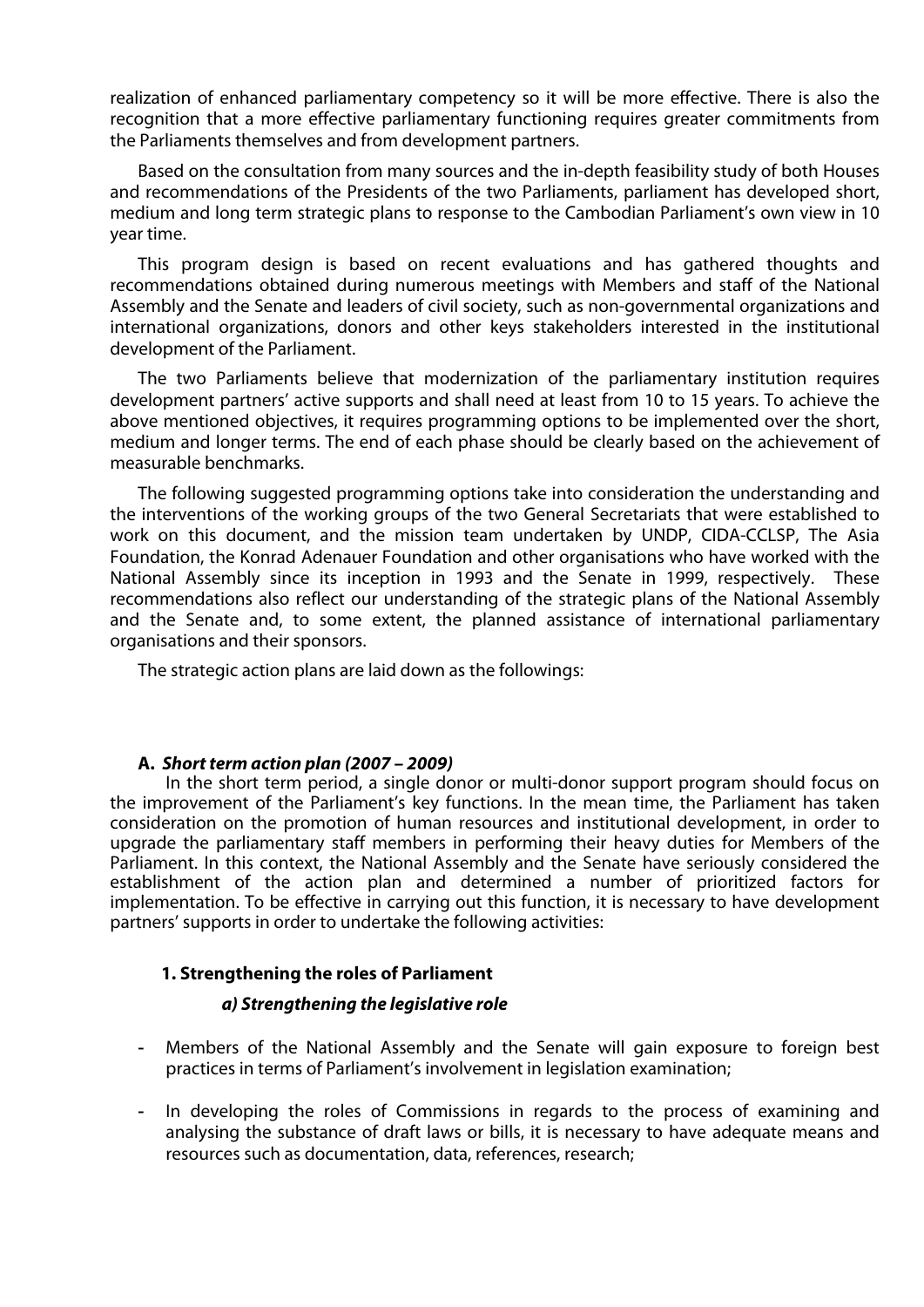- Commissions may obtain technical knowledge in legislative examinations from experts such as consultants, faculty professors, representatives of civil society, national and international organizations;
- Members of Parliament develop a constructive dialogue with the Executive on agendas involving legislative process (draft laws or bills);
- The flow of information from the Commissions to other Members of Parliament is organised by means of reports on legislative process (examination of draft laws or bills) that are printed and made available to all Members in due time, (as prescribed by the Rules of Procedure);
- A periodical Parliament bulletin is designed and developed; containing all useful information for the Members, on (draft laws or) bills moved to Assembly, agendas of proceedings and sittings of the Assembly plenary proceedings;
- The procedure of the discussion on and adoption of bills in plenary sessions is improved;
- The National Parliament is involved in the process for securing the accuracy of the Khmer language in national legislation;
- Laws are reviewed for the sensitivities of discrimination between people in society.

## **b**) Strengthening the oversight roles over the Executive

- The Parliament, through its Commissions, supervises the adoption of secondary legislation by the government, on laws that have entered into force;
- Members of the Budget Commissions of both Houses control the execution of the budget adopted by Parliament;
- Help improve the use of questioning techniques (written, oral) to oversee government's enforcement of laws and implementation of its policy;
- Develop the oversight roles of Commissions;
- Develop enquiries and investigations by Commissions, through hearings and field visits;
- Allocate regular schedules for questioning Members of the government in the Assembly plenary session;
- Establish permanent mechanism for dialogues between the line ministries and the Parliament's Commissions regarding law enforcement and the entering into force of laws that the Parliament has adopted;
- The Parliament conducts enquiries through public hearings and field missions whenever deemed necessary.

#### **c) Enhancing their representative functions**

- The Commissions may organise and carry out public hearings outside the Parliament, on (draft laws or) bills that provide opportunities for people to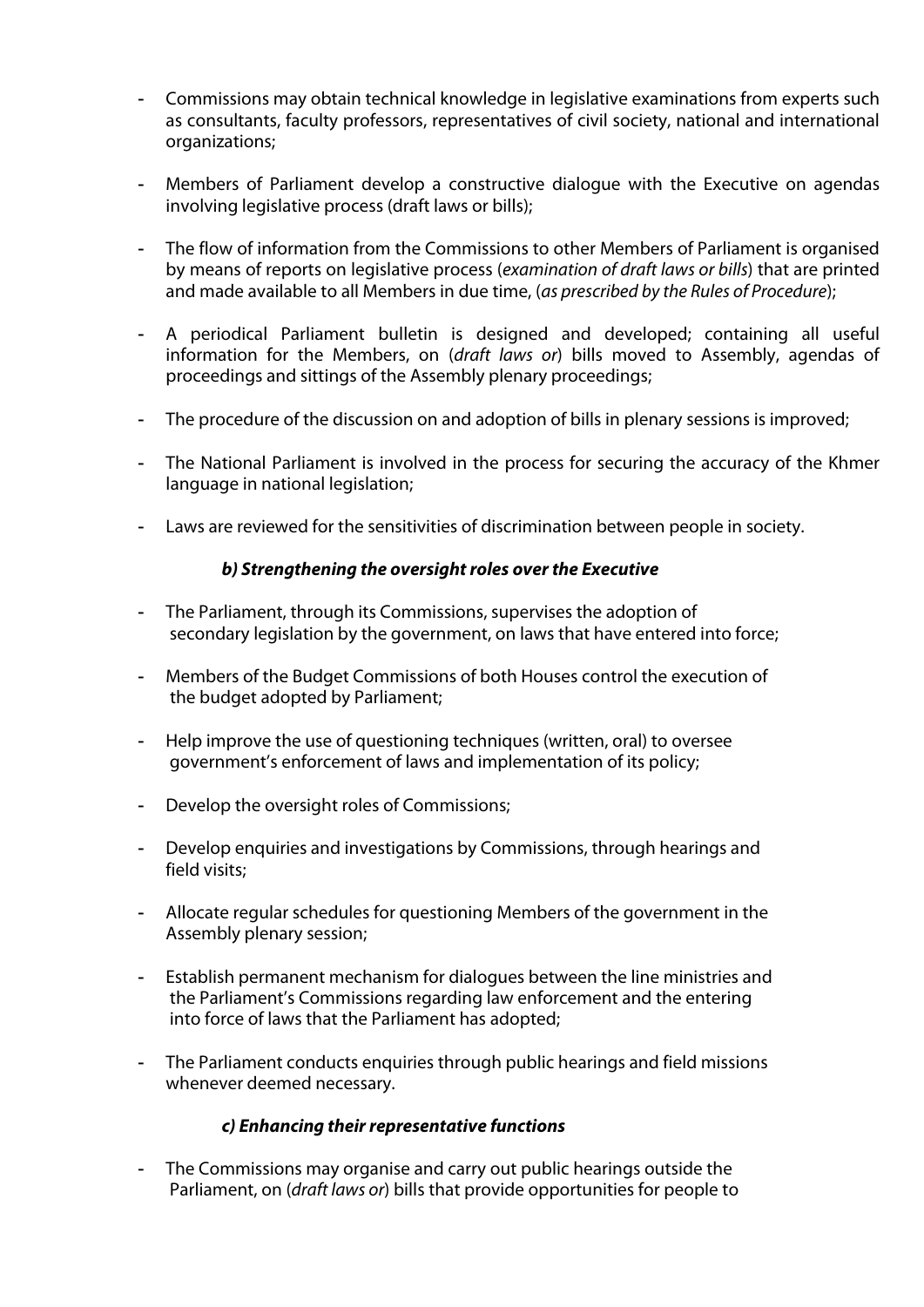contribute their thoughts and share their concerns relating to the bills.

- Improve the publication of the laws that have been adopted and promulgated, and disseminate them to the general public;
- The Parliament conducts public meetings with civil society organisations and the general public on selected laws of major importance;
- Improve communication activities between MPs and their constituencies;
- Encourage communication between civil society and Parliament;
- Support both Houses in their development of a comprehensive communications strategy and expanding public communication efforts (through newsletters, web sites, journals, blogs, TV and radio programs, etc);
- Workshops on the concept of a legitimate opposition in order for the benefit of all involved in the political process. This kind of workshop can also be attended by members of the press;
- The announcement of the daily agendas of the two Houses is widely published;
- The two Houses have developed and established a comprehensive communication strategy (with special attention to the youth and children);
- Constituent offices have been established to provide efficient supports to Members of Parliament at the grass-roots level.

#### **d) Bill review procedure (**legislative review process**)**

- Bills (or draft laws) are examined in substance by the Parliament;
- Prior to any adoption of a new law, the Parliament involves itself in a dialogue with the government (line ministries) on the purpose of the law, its benefit and its impact;
- The examination procedure of (*draft laws or*) bills includes public consultations, especially civil society organizations, implementers and other stakeholders. Commissions play key roles in this process;
- The examination procedure shall be supported with technical advice from experts and senior advisors;
- Assembly proceedings are recorded in detailed notes and made available to all Members of Parliament in due time and in line with the examination of draft laws or bills;
- During the Assembly proceedings, Members of Parliament shall be supported with technical advices by expert staff;

#### **e) Training for new Parliament Members**:

- After the 2008 National Assembly elections and 2012 Senate election, organisations assisting the Parliament could play an important role in preparing newly elected members to understand their roles and responsibilities in a week-long orientation program prepared in collaboration with the Secretaries-General of both Houses. However, rather than develop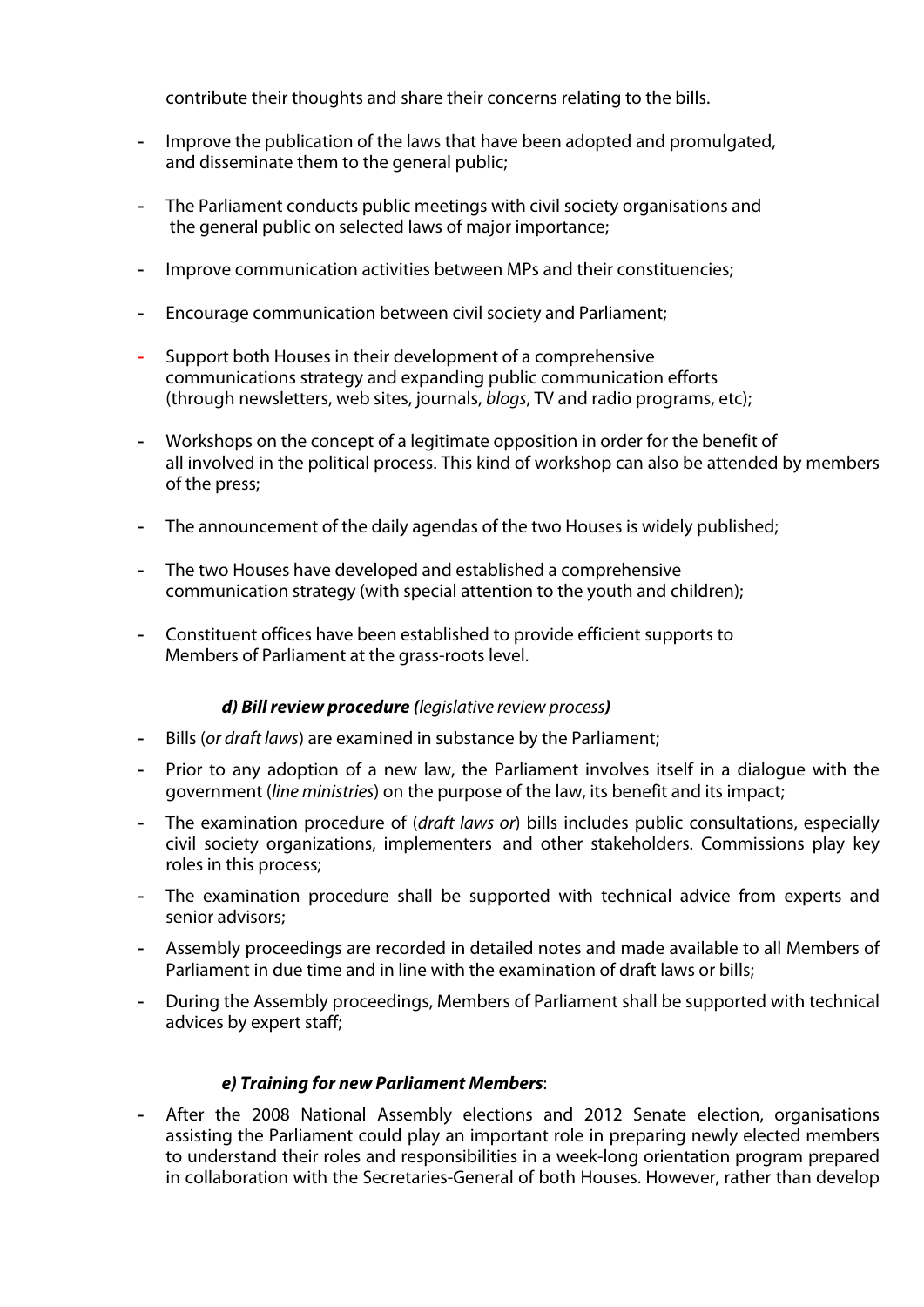a one-off training for new members, experts could be hired to draft an orientation training module to be used as the basis for future orientation programs.

## **2. Strengthening human resources and institutional development**

## **a)Training and Capacity building of parliamentary officials**

- Officials of the two Houses shall benefit from specialized training in an appropriate length of time on law analysis and law researches;
- Officials of both Houses shall be trained on IT (including computer repair, the use of Internet, Website and Data control-management, utilization and analysis);
- Further improve foreign language skills, (French, English) translation and writing skills;
- Upgrade staff on financial management expertise, budget planning and auditing;
- Further strengthen on other skills, such as leadership, protocol, international relations, public administration, public finance, inspection, strategic planning, secretarial work, detailed note writing, information and magazine writing, and training of specialized trainers;
- Improve comprehensive knowledge through study tours within the country and abroad, especially the exchange in work experience with foreign Parliaments;
- Promote public awareness of laws through seminars at the provincial-municipality and regional levels;
- Capacity upgrading of office staff at the provincial-municipality and regional parliamentary offices.

## **b) Strategic request for the improvement of parliamentary effectiveness**

- Development of parliamentary modern libraries**:** Both Houses of Parliament have library and information centre strategic plans. These plans shall be implemented, in order to enable Members and staff to carry out their researches more efficiently. The Parliament shall possess a modern library that contains hard copy publications, books, and the use of information through electronic system. There is, currently, a website of reference for parliamentary researches available to Parliaments around the world at no cost. Furthermore, these documentations shall be regularly updated. Library shall be assisted with funds for subscriptions to periodicals for references (such as the Economist, South-East Asia reviews of Law and Economy, etc.).
- Promote more clarification on the implementation of the Master Plan that was elaborated, in December 2003, for a comprehensive development of IT at the Senate and the National Assembly which formulated a five year comprehensive IT Master Plan in December 2003, and set phases for further executions. The absorption capacity to maintain and upgrade the investment shall be considered before further phases could be discussed.
- Upgrade the National Assembly's website and help to further develop the Senate's web site.
- External consultants shall be funded to work in the implementation of the strategy for the improvement of the parliamentary capacity. This plan could form the basis for future donor assistance for human resource development.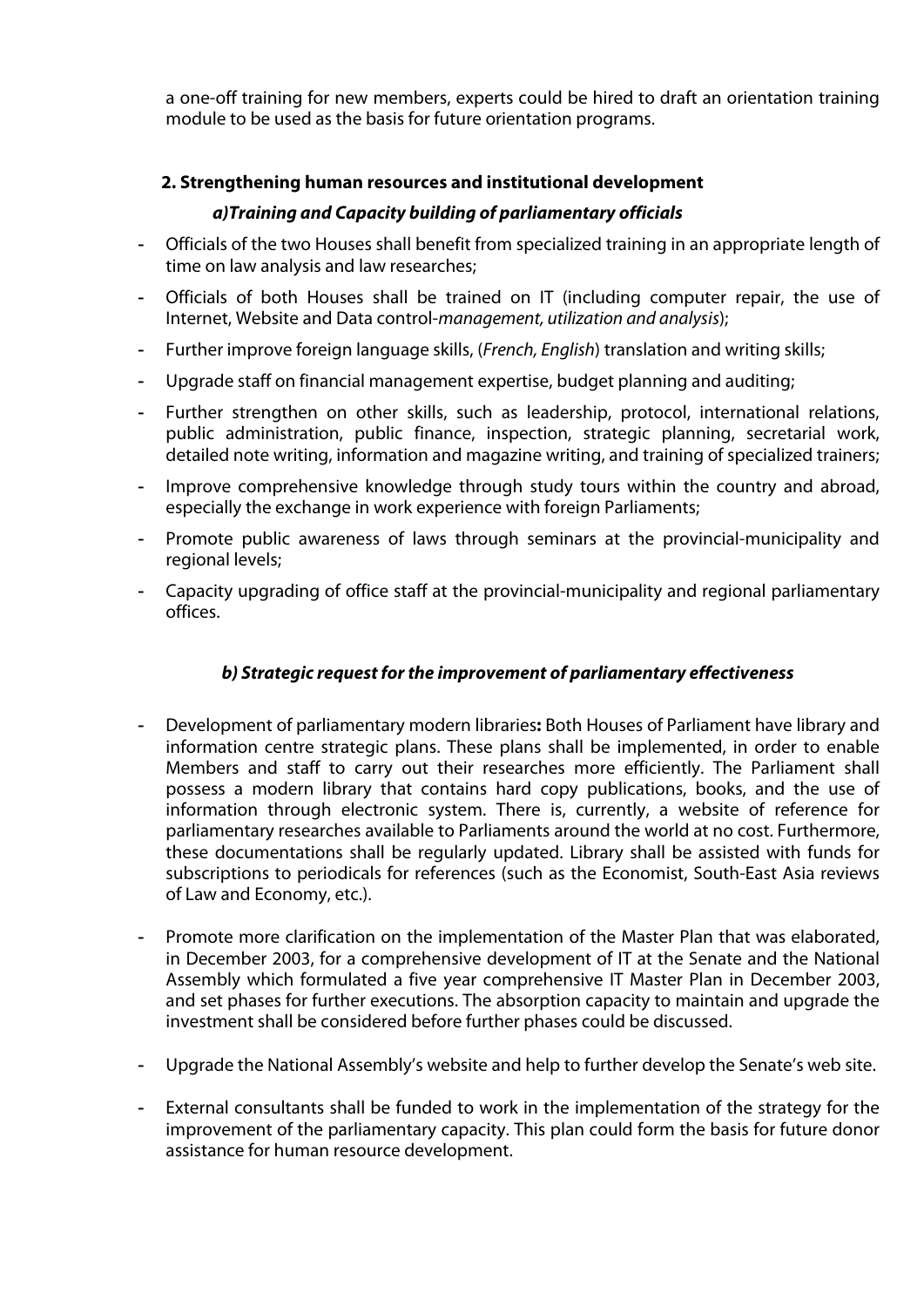- Provincial and regional parliamentary offices shall be upgraded in terms of expanding for more office rooms, with a number of necessary equipment for administrative operation and strengthening the capacity of officials of the provincial-municipality and regional offices.
- A print-shop is needed in order to be effective in various works (printing of reports, draft laws and bills, laws, magazines, newsletters, etc.. ). This can only be achieved by the possession of printer and other necessary accessories.
- There shall have a studio for the dissemination of parliamentary information to citizens and the press.
- There shall have an information centre for each House. Equipment is requested for the need of the Parliament.

#### **B. Mid-term action plan (2009 – 2013)**

During this period, both Houses of Parliament will be up for elections. A plan of action will need to focus on equipping new parliamentarians to perform their duties as well as to continue expanding and carrying out successful activities to be started during the period of 2006-2008. In this period, a number of the initiatives shall be funded, partly by the Parliament, and at the same time, the Parliament and development partners will also need to begin refining the strategy for further sustainable development. Therefore, our recommended programming options include:

## **1. Bill examination Procedure (**legislative process**)**

After the elections for the National Assembly in 2008 and for the Senate in 2012, law enactment procedure should be revised to ensure higher efficiency.

The Parliament should have international experts to work, for an appropriate period of time, with the legislative Commission.

#### **2. Commission-level strategic plans**

Once progress has been achieved during the short-term action plan, both the new Senate and the National Assembly can develop strategic plans to develop the role of each Commission, with donors' supports.

#### **3. Strengthening the role in budget process (formulation and control)**

In strengthening the Parliament, in budget formulation and control, donors could consider assisting in the development, through training high-ranking officials, in economy and finance, who could serve in the specialised "budget Commission" and other pertinent Commissions in both Houses.

#### **4. Information and public relation departments**

Enhancing the capacity of the Parliament in explaining to the public about the Parliament's roles, responsibilities and actions in the governance process is an essential activity of any legislature.

Development partners to the parliamentary development programme should consider providing funds to the initiatives detailed in the strategic plan, by working in cooperation with the Secretaries-General of the two Parliaments, in strengthening the communication strategy of the Parliament.

## **5. Public representation of the Parliament**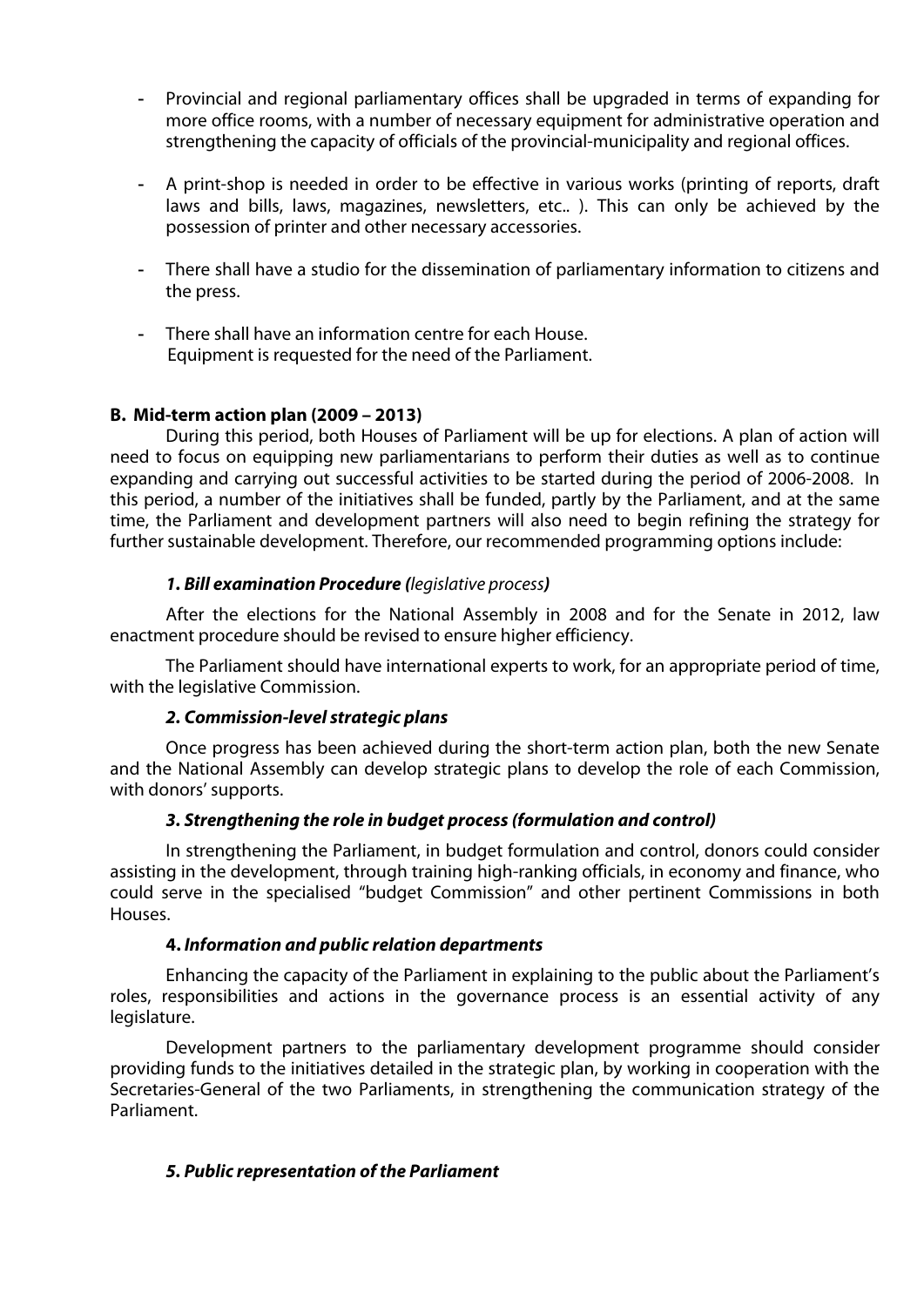An evaluation on the role and functions of the constituency offices could be usefully conducted, as well as to assess their efficiency in terms of:

- Establishing network for channelling public requests to Parliament
- Direct supports to MPs in their constituency activities.
- Organise field trips to visit citizens in respective constituencies and pay courtesy visits to commune councils and to see young citizens, who could possibly be Members of the Parliament in the future. Perhaps at some future time, it might be possible to assist schoolchildren from more remote areas of the country to participate in this kind of field visits, possibly including some element of role play (on Parliament of the Youth)

## **6. Student Internship Programme**

Many modern legislatures have highly developed student internship programs. Internship programme serves three main purposes:

In cooperation with the Ministry of Education, prepare and develop a set of school modules aimed to be used in upper secondary education, on the role of Parliament and democratic representation.

Provide the legislatures with bright, motivated, young college graduates to work for short periods of time (usually between 3 and 9 months) for little or no remuneration.

Provide the legislatures with a pool of officials, with potential expertise, who have had on-the-job training.

This internship program will provide students with much needed work experiences making them more attractive to potential employers, after the completion of their internship. An added benefit is that student interns can demystify the workings of the Parliament to the general public and can be of a regular citizen with clear understanding of the proceeding of the Parliament.

By the end of the mid-term phase, the Parliament should have achieved significant progress and will be an effective and fair counterpart towards the government, as well as with the constituents.

## **C. Long-term action plan (2014 – 2018)**

Continue to support key activities of the institutional development plan of the Parliament, vis-à-vis the legislation and oversight roles over the government's law enforcement, and in further strengthening effective representative democracy. At this junction, parliament should have assumed financial responsibilities over all human resource development and IT development.

Our programming options include:

## **1-Creation of in-house capacity building units**

There shall establish capacity building units in the two General Secretariats to ensure human resource development and the development of other Information Technologies. Parliament and development partners could co-finance and provide technical guidance to support this joint initiative. These units could serve as the clearinghouses for all capacity building activities for parliamentary officials and Members.

#### **2-Further strengthening the role in budget formulation and supervision**

Development partners could work with Parliament to fine tune and further entrench the culture of parliamentary participation in the budget formulation and oversight processes by continuing to provide technical and financial assistance to the budget Commission and other attending parliamentary Commissions.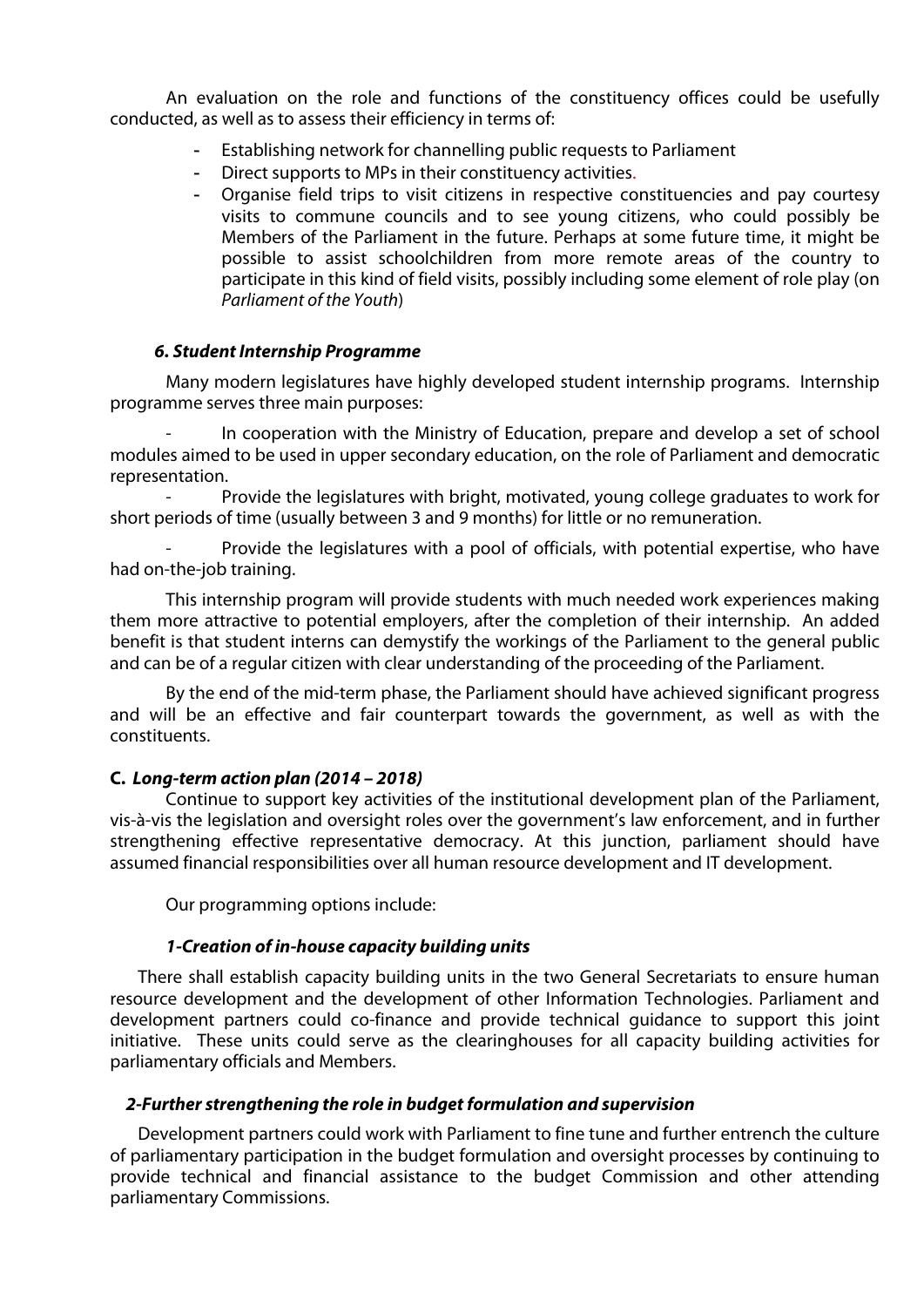## **3-Developing the auditing capacities of the Parliament**

An assessment should be conducted on whether the National Audit Authority, Agencies and Boards of similar functions, should have been placed under the supervision of the Parliament.

## **4-Securing the representation capacities of MPs**

The representation role of the Parliament at the constituencies is essential for constituents. Thus, supports for constituency offices and staff development are essential for Members of Parliament to fulfil their representation duties.

## **V. Management arrangement principles for a parliamentary multi-donor programme**

The Cambodian Parliament and Multi-donors have jointly committed to strengthening and promoting aid coordination and partnership as per the requests of the Presidents of the two Houses. The existing support projects have been highly effective for the two institutions. Therefore, for the long term multilateral and bilateral partnerships management, development partners should consider their own assistance modality among the following modalities. However, the parliament wishes to receive multi-donor support through a coordinating agency.

## **1. Bi-lateral Grants**

Under this modality, a bilateral development partner may undertake any of the activities contained in the plans of strategic program of the Parliament or any other separate activities initiated by it. Resources can be administered by itself or through joint mechanism or by the recipient of the grant as well. In this case, it should be seriously considered on the risk of duplication with activities of other development partners.

#### **2. Multi-donor basket funds**

Multi-donor basket funds can be provided through the multi-lateral grant coordination agency (of UNDP). Those are the contributions by donor countries or organisations to the project budget. Contributions can be made as a general grant, allowing the parliamentary capacity development support project of UNDP the flexibility to prioritise the use of the funds, short-term, medium-term or longer-term strategies or other strategies negotiated between the development partners and receivers.

#### **3-In-kind supports and inter-parliamentary cooperation**

According to their preferences, Donors may opt for the provision of in-kind supports or supports in human resource development or experts or advisors or providing opportunity for the exposure of the officials and Members of the Cambodian Parliament to various practices and experiences from other Parliaments.

## **The alignment of assistance of development partners to the priorities of the Cambodian parliament:**

The Cambodian parliament wishes to see that assistance of development partners be aligned with the priorities set out in this strategic framework for short, medium and long term in order to ensure assistance is being provided in response to the needs and reality of the Cambodian parliament and nationally-driven efforts. Therefore, we anticipate to establish a coordination mechanism to advise on areas of needed assistance and to monitor the progress of achievement of priority action. The Technical Coordination mechanism is designed to: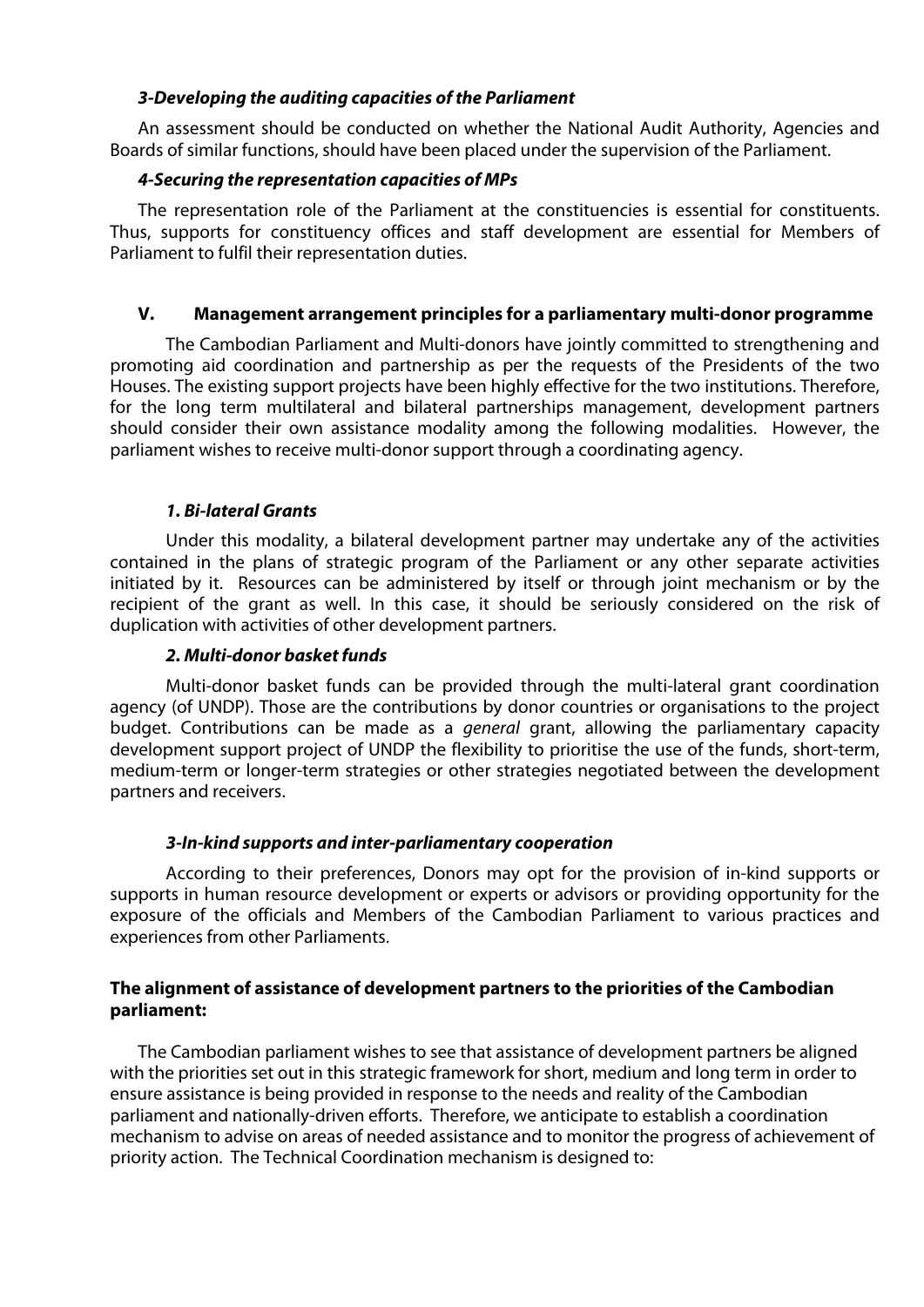- Ensure mutual transparency and accountability with regard to the expected and actual results of support activities and their impact.
- ! Minimize or eliminate overlap and conflict between and among different donor-funded activities.
- Enhance the sustainability of benefits gained from donor assistance through strategic planning and mutually reinforcing programmes of support.
- ! Reduce the administrative burden on Parliament staff in the management of multiple inputs ( project management unit, steering committee or project implementation units, etc...)
- Enhance information and collaboration.

## **4-Management and coordination mechanism**

## **Roles and Functions of Technical Coordination Secretariat**:

**A. Technical Coordination Secretariat:** will be created under the leadership of the secretaries general of both houses. Secretary General of the Senate will be the chair, while Secretary General of the National Assembly will be deputy chair of this team. All documents have to be submitted to deputy chair for review before submission to chair of secretariat for final decision. In the absence of the Chair, the deputy chair shall be an Acting Chair. This technical Coordination Secretariat shall only be in charge of technical and administrative affairs. Professional and functional staff will be recruited internally through open and competitive process to assist the secretariat. If necessary, this team might request for technical assistance from any development partners to provide managerial support for operationalization of the secretariat and policy advice on modernization of the Cambodian parliament.

The Secretariat is 1) to be in charge of preparation of all documents related to projects; 2) to facilitate primarily between development partners and parliament; 3) to be in charge of preparing all other activities concerning projects such as a meeting of parliamentary steering committee and others related to preparation and implementation of project.

Secretary General of the Senate is responsible for coordinating project related to Senate while secretary of the National Assembly is responsible for coordinating project related to National Assembly. In respect to expenditure and other logistic supports, technical secretariat together with development partners will supervise with transparency and accountability. This secretariat will also be as a secretary to the Parliament Steering Committee and assist to convene any meeting.

In addition to this Technical Coordination Secretariat, there will be Parliament Steering Committee set up to provide overall guidance to implementation and alignment of all donor assistance.

## **B. Parliament Steering Committee:** will be created after adoption of " Strategy,

Principle and Plan for Multi- development Partners' Program ". This committee shall consist of Presidents of both houses; chairman of all nine commissions of the Senate; chairman of all nine commissions of the National Assembly; and development partners. The Parliament Steering Committee (PSC) will convene a meeting every six months to discuss annual work plan of project. The meeting will be convened by president of the National Assembly and president of the Senate as co-chair of PSC with in agreement with development partners. The meeting will be: 1) to adopt action plan and budget; 2) to monitor progress, exchange information; 3) to identify bottle necks and find solution; Review progress report and submit to parliament steering committee.

At project review meeting, the technical coordination of National Assembly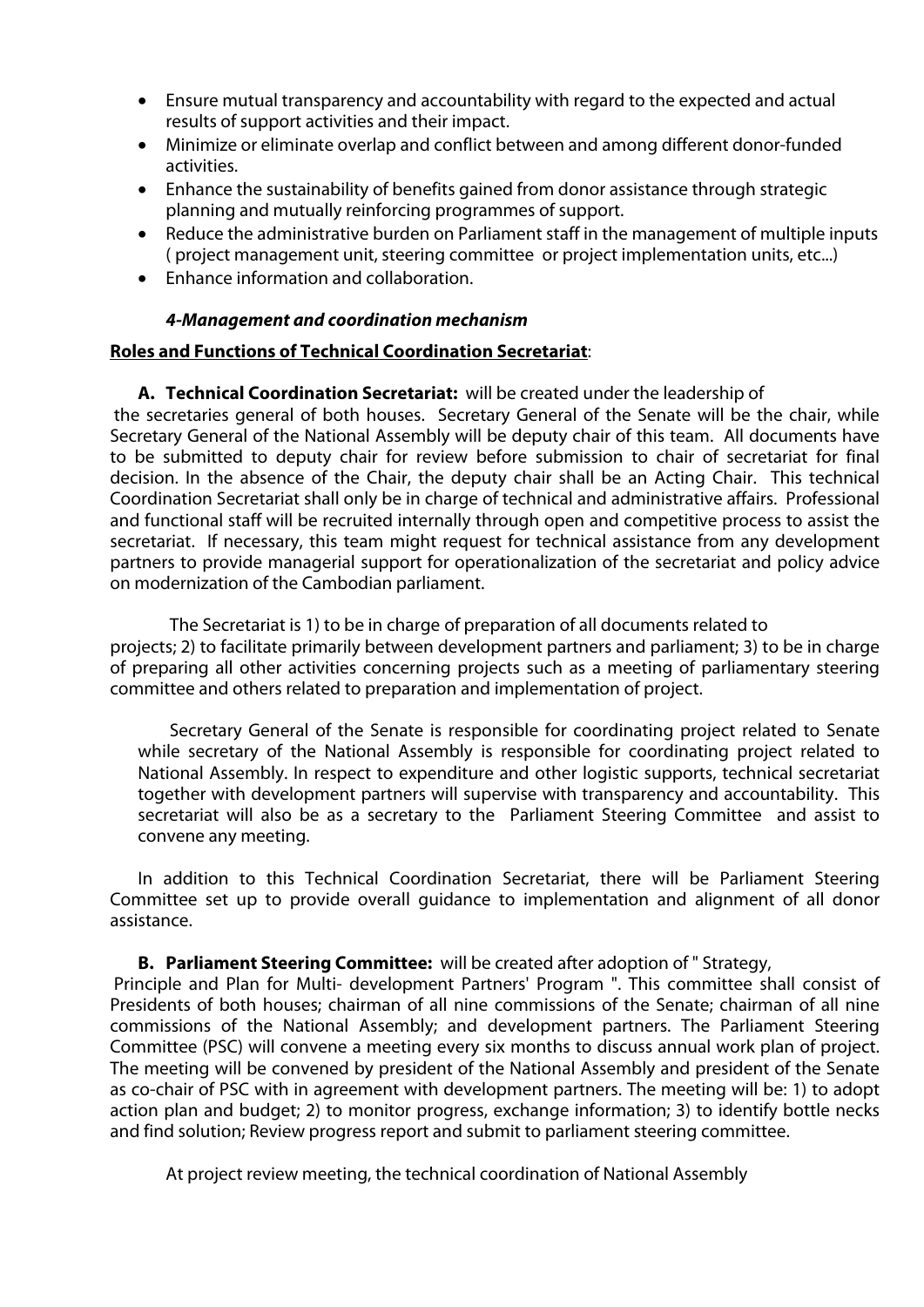and Senate concerning with project has to review and discuss with development partners about their own project. The meeting of PSC will be decided on organization and implementation of project.

The Composition of the Parliamentary Steering Committee shall consist of:

- Presidents of both houses
- Chairperson of nine parliament commissions
- Development partner (s)
- Chair and deputy chair of Technical Coordination Secretariat (no voting rights)

Chairperson and his/her deputy of the Technical Coordination Secretariat will be the Secretary to the Parliament Steering Committee, preparing the agenda beforehand and summary minutes afterwards.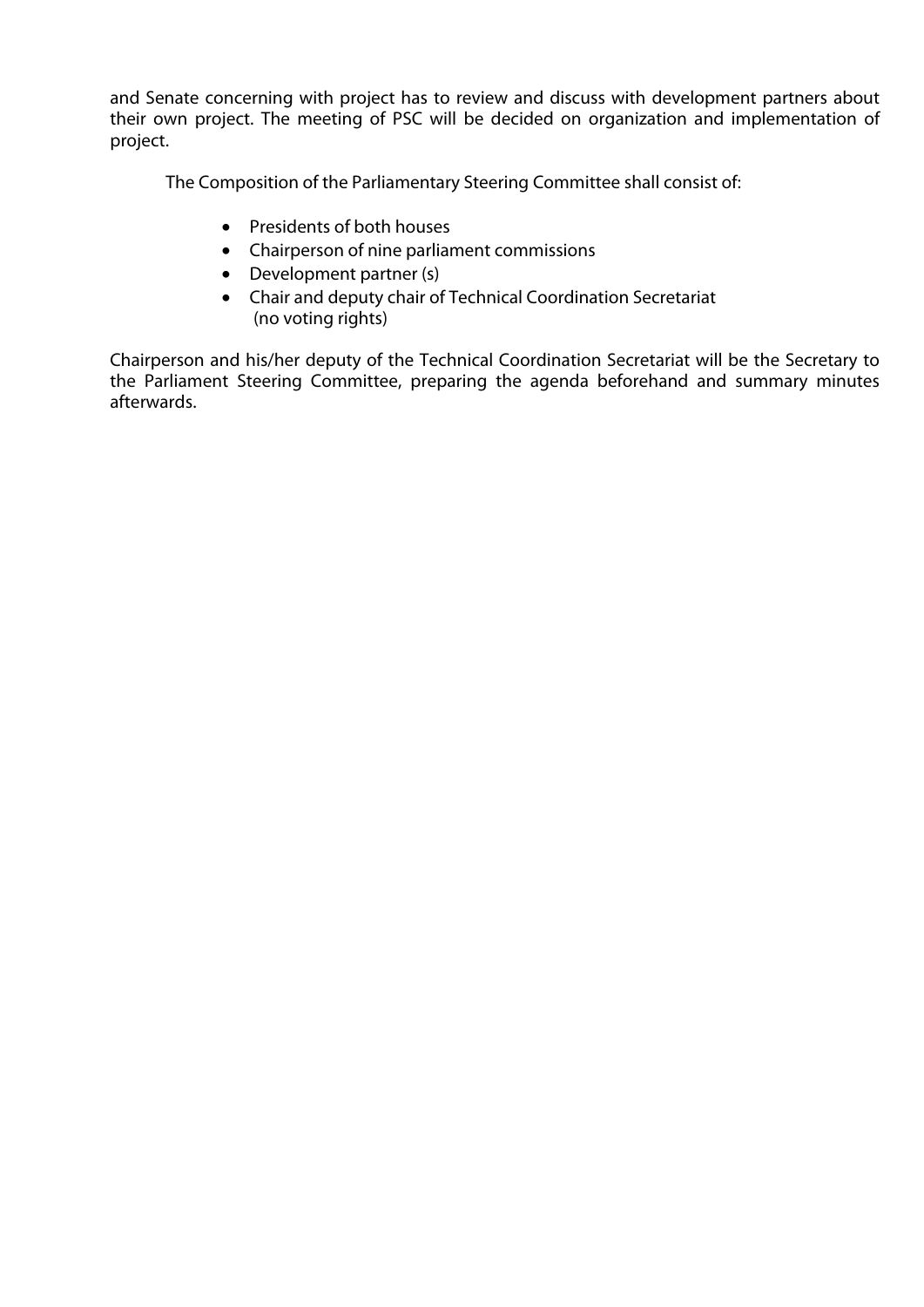#### **Proposed Organizational Chart of Management Structure for Parliamentary Support**

#### **Parliament Steering Committee**

- **Functions:** ! To review and evaluate the implementation of overall action plan, achievement of results, and adherence to rules and regulations.
	- Approve annual workplan and budget.
	- ! To provide guidance and solution to a major problem.
	- ! To assist in mobilization of resources for support of parliament strategic
		- framework.
	- To enhance coordination and partnership with all donors.
	- ! Implement approved workplan

**Composition**

- Presidents of both houses - Chairperson of 9 commissions of both houses
- Donor Representative (s)
- Chair and Deputy chair of Technical Coordination Secretariat (no voting

rights)

#### **Technical Coordination Secretariat (TCS): led by Secretaries General**

- ! Prepare the annual work plan, budget and present them to the PSC's Annual meeting for approval.
- Manage and Coordinate workplan of the project.
- ! Prepare all reports to both Secretaries General and PSC.
- Organize the annual PSC's meeting and other meeting.
- Facilitate for audit and evaluation mission.
- ! Facilitate the audit and evaluation missions.
- Mobilize external resources.
- Coordinate all donor assistance and build relationship with donors.
- in charge of administration related to project.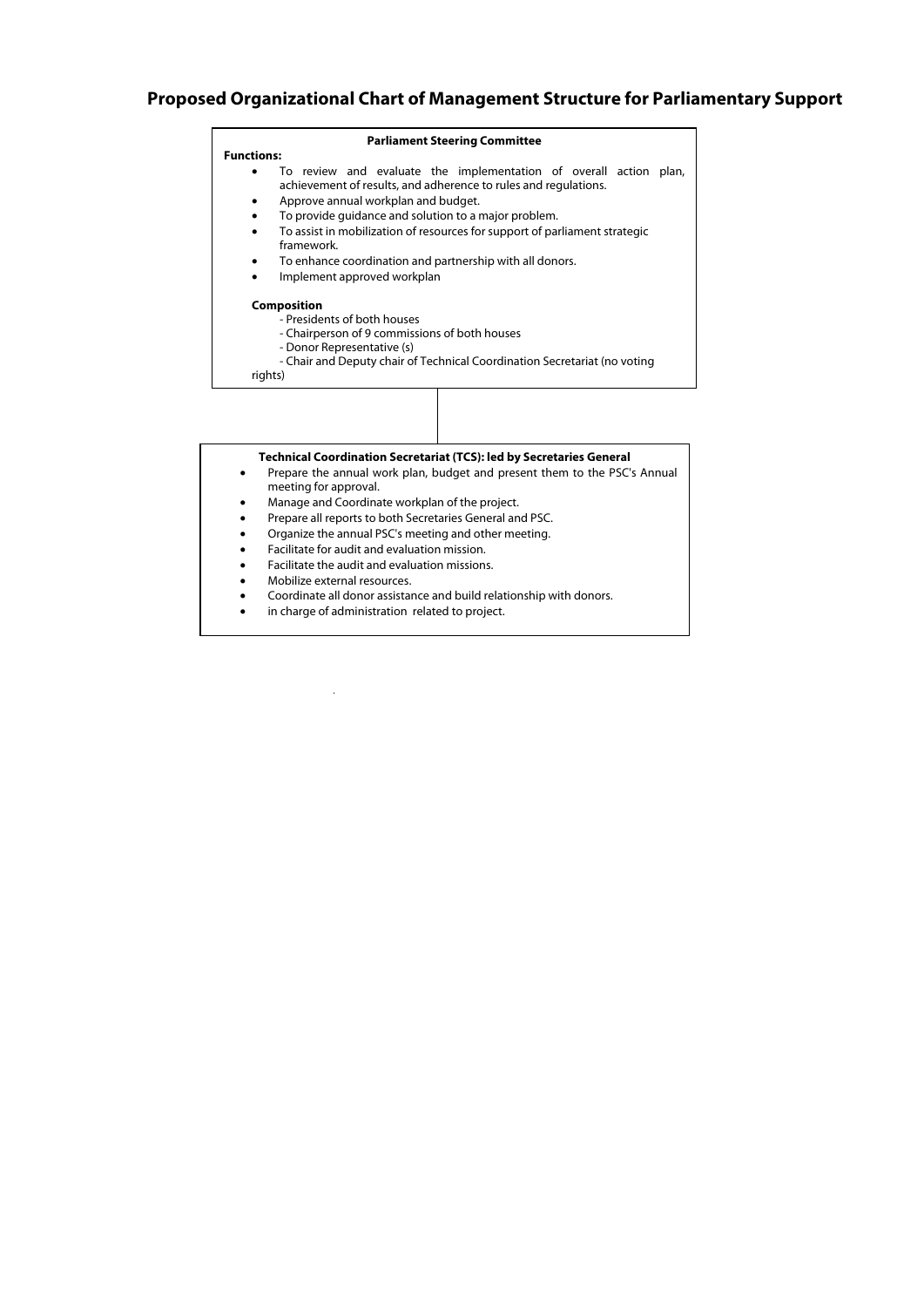#### **5. Ressources mobilisation**

After the aims and activities have been clearly identified and agreed upon, the Parliament may start mobilizing resources and promoting the program through its own communication and direct contacts among other potential donors through Embassies, International organisations, and Inter-Parliamentary delegations.

## **VI. Risks and Risk management**

#### **1-Risks**

For short term programs, should there be insufficient evaluations and should funds are shortcomings, the program implementation could either be in jeopardy or at least encounter drastic delay.

Expected funds allocations are insufficient to achieve the proposed objectives by the end of the first and second periods.

The political context may hamper the comprehensive implementation of the expected capacity building of the Parliament.

## **2-Risk management**

Should any of the above mentioned risks occurs, a forum shall be organized with the participations of donors, the Parliament of Cambodia, other stakeholders to seek a common solution that is acceptable to all parties.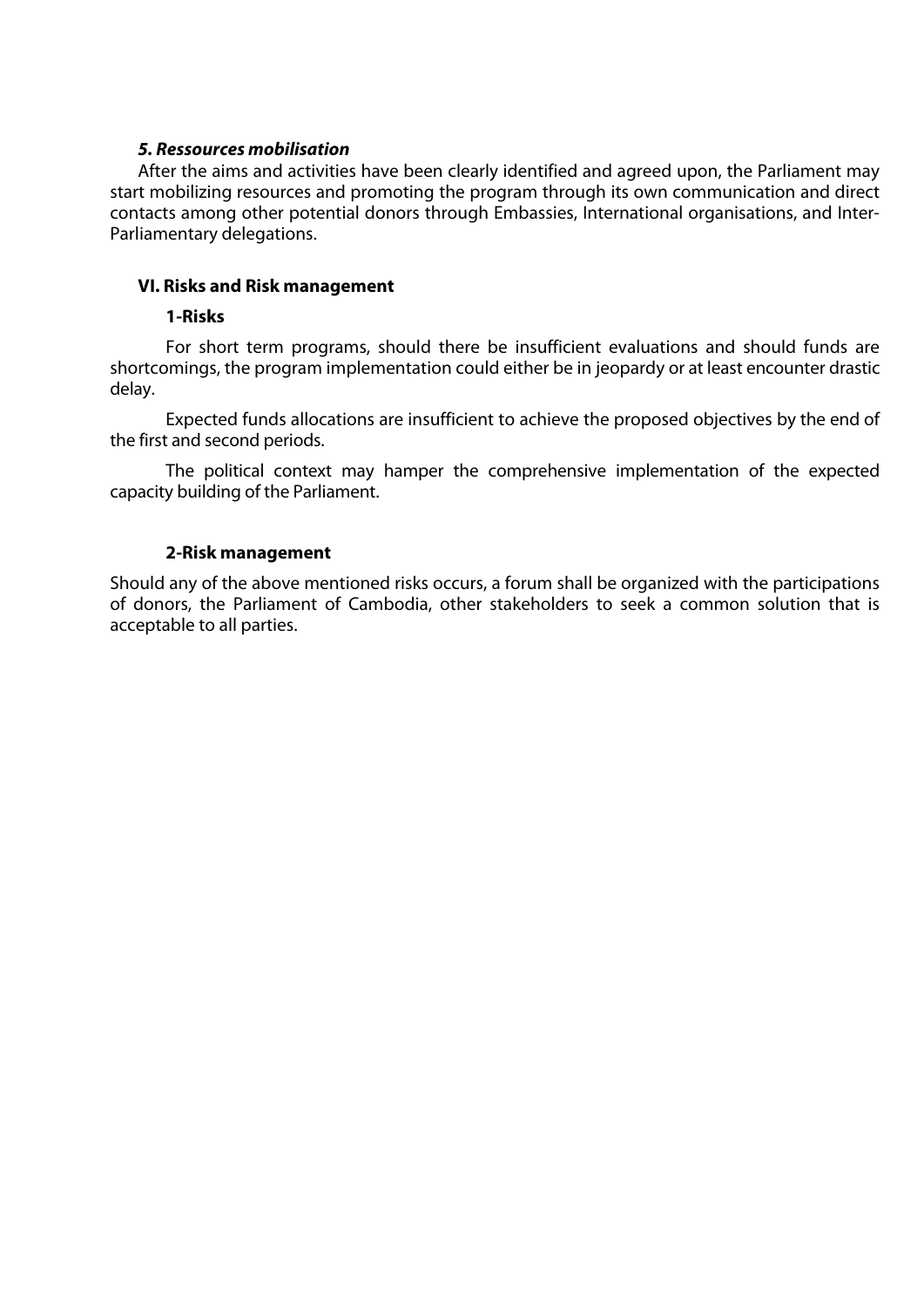## **Short term action plan on capacity building of the Parliament (2007-2009)** 3

|                                    | Part 1- Action plan for the enhancement of MPs' roles in the short term<br>$(2007 - 2009)$ |                                                                                                             |                                                                                                                                                                           |                                                             |                                                                              |               |  |
|------------------------------------|--------------------------------------------------------------------------------------------|-------------------------------------------------------------------------------------------------------------|---------------------------------------------------------------------------------------------------------------------------------------------------------------------------|-------------------------------------------------------------|------------------------------------------------------------------------------|---------------|--|
| Institute                          | <b>Aims</b>                                                                                | <b>Expected results</b>                                                                                     | <b>Actions</b>                                                                                                                                                            | <b>Years of</b><br><i>implementation</i><br>$(2007 - 2009)$ | Responsible<br>$\mathbf{b}$                                                  | <b>Budget</b> |  |
| <b>National</b><br><b>Assembly</b> | 1. Strengthen legislative<br>roles                                                         | - Cambodian MPs will<br>benefit from other countries<br>MPs regarding experiences<br>and knowledge in laws, | conduct seminars with foreign MPs<br>-oversea study tours,<br>-participate in seminars,<br>conferences, training sessions and<br>other forums (in-country and<br>oversea) |                                                             | - Donors<br><b>Organizations</b><br><b>Embassies</b><br>National<br>Assembly |               |  |
|                                    |                                                                                            | -Commissions acquire<br>technical knowledge and                                                             | -trainings<br>technical advice on legislative                                                                                                                             |                                                             |                                                                              |               |  |

**Part 11 11 11 1**- **Action plan for the enhancement of M Ps' r oles in th e sh o rt te r**

| - MPs acquire more        | trainings                      |
|---------------------------|--------------------------------|
| information and knowledge | -round-table forums            |
| in legislative reviews    | - participate in seminars with |
|                           | relevant institutions          |

organizations,

- MPs acquire informatio

experience in legislative

re vie ws,

n timely print and disseminate

reviews through advisors,

(in-country and oversea),

university professors, civil society

- seminars on legislative reviews, -study visits on legislative reviews,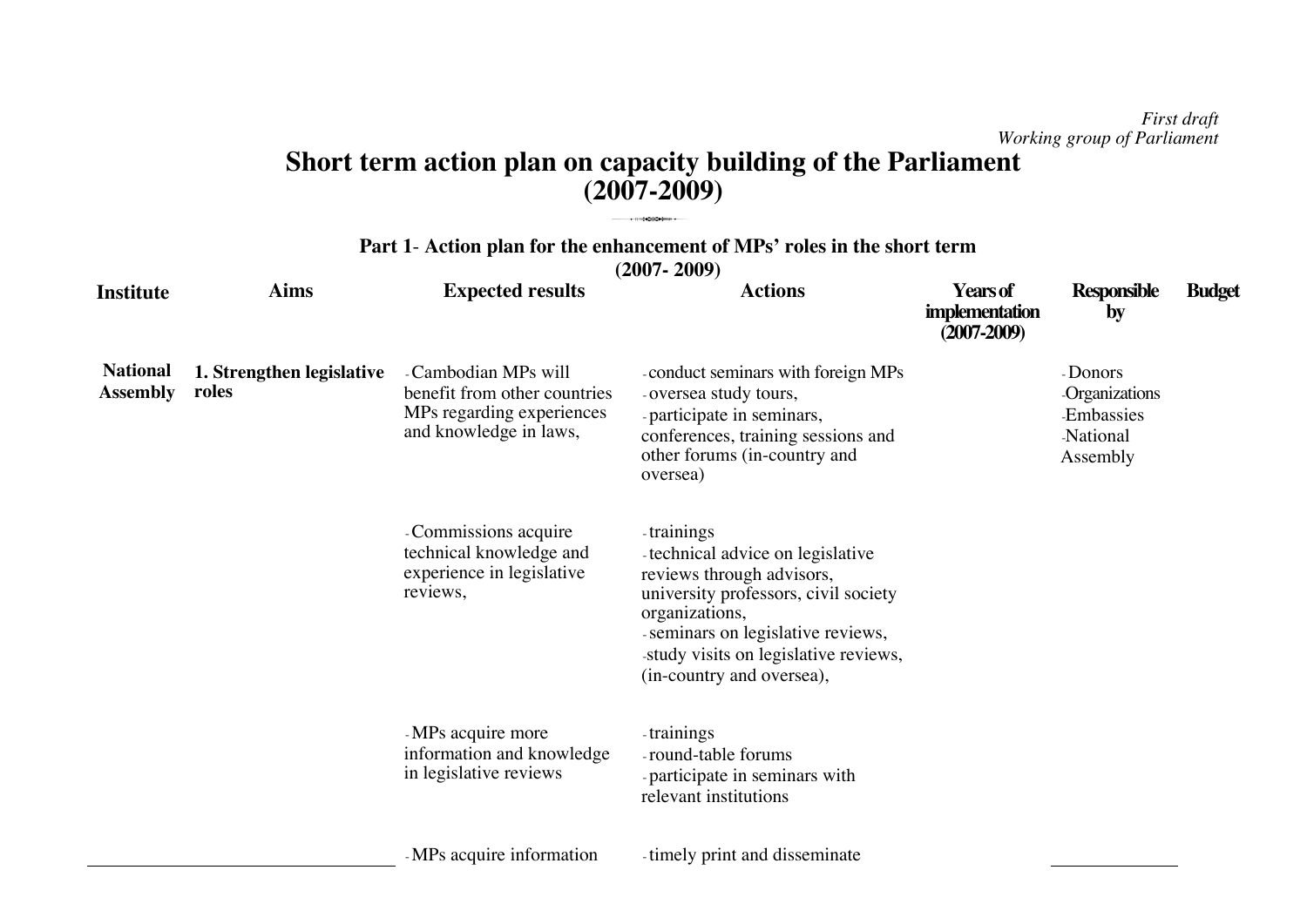|               |                                                 | from Commissions and other<br><b>MPs</b>                                                                                                                                 | reports of legislative reviews<br>-formulate parliament brochures<br>and print information about<br>legislative reviews<br>- inform MPs through IT system |                                                          |
|---------------|-------------------------------------------------|--------------------------------------------------------------------------------------------------------------------------------------------------------------------------|-----------------------------------------------------------------------------------------------------------------------------------------------------------|----------------------------------------------------------|
|               |                                                 | Legislative review procedure                                                                                                                                             | -seminars<br>-forums<br>trainings                                                                                                                         |                                                          |
| <b>SENATE</b> | 1-Strengthening Role of<br><b>Reviewing Law</b> | -Members of National<br>Assembly and Senate will<br>attain more knowledge on<br>law implementation process<br>of parliamentary democracy<br>in reviewing law than before | -Organize workshops with foreign<br>parliamentarians                                                                                                      | - Donors<br>Organizations<br><b>Embassies</b><br>-Senate |
|               |                                                 | -Commissions will be trained<br>on led-interview techniques,<br>hearings and oversight at the<br>location                                                                | -Workshops with foreign<br>parliamentarians                                                                                                               |                                                          |
|               |                                                 | -Provision of documents,<br>data, references and adequate<br>researches to support for the<br>law reviewing process                                                      | -Report-writing techniques have to<br>be advanced (including staff<br>trainings)                                                                          |                                                          |
|               |                                                 | -Parliament establish creative<br>dialogues with the Executive                                                                                                           | -Public forum led by commission<br>on draft/proposed law and policy<br>issued by the Executive                                                            |                                                          |
|               |                                                 | -Regular inflow information                                                                                                                                              | - Rule of Procedure shall be                                                                                                                              |                                                          |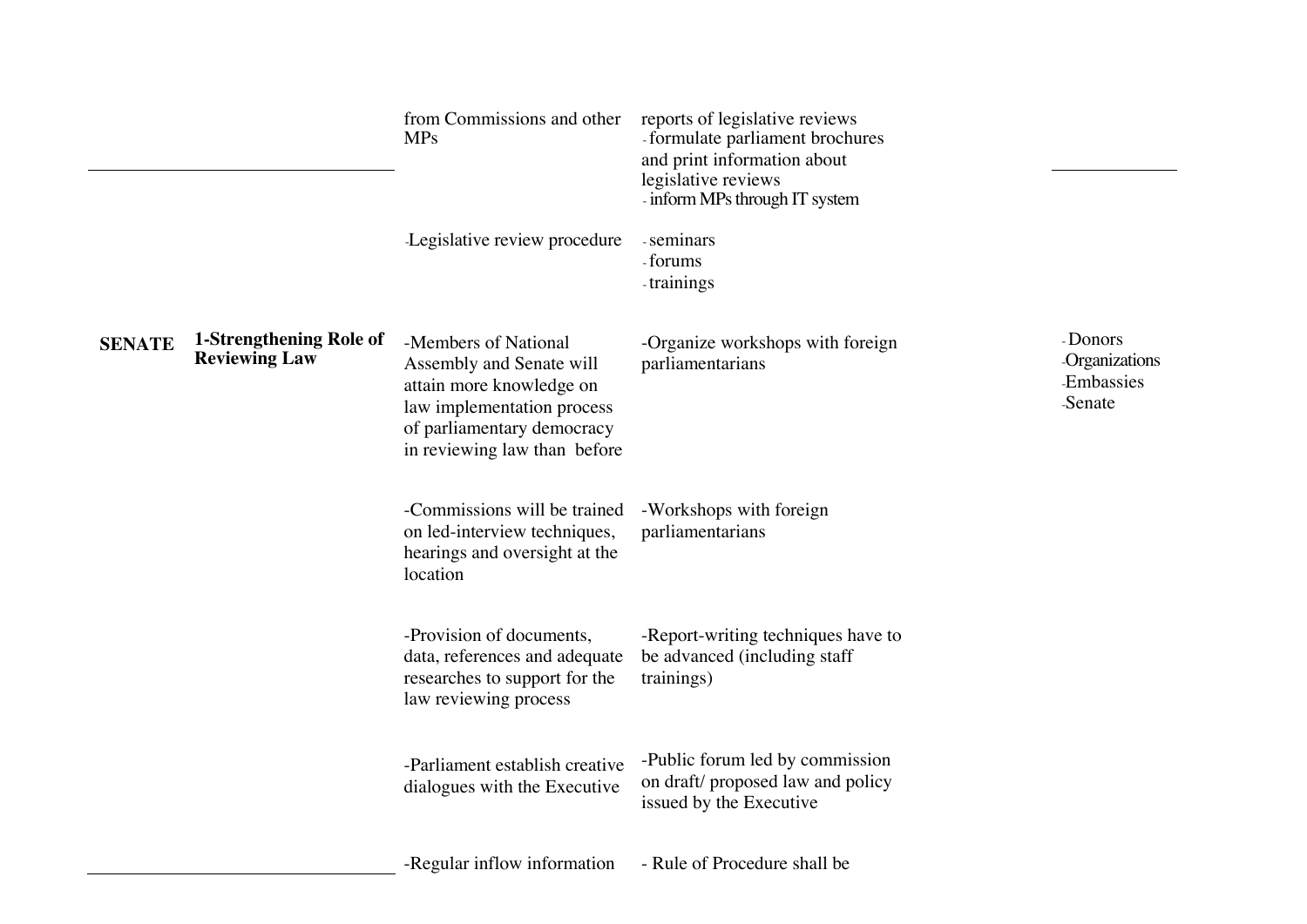| from commissions to other<br>members                                                                                                                                                                                                                                                                           | reviewed in order to share<br>information to parliamentarians<br>- Report on review draft /proposed<br>law shall be publicized and timely<br>distributed to every parliamentarian                |
|----------------------------------------------------------------------------------------------------------------------------------------------------------------------------------------------------------------------------------------------------------------------------------------------------------------|--------------------------------------------------------------------------------------------------------------------------------------------------------------------------------------------------|
| -Improve service of<br>parliamentary library                                                                                                                                                                                                                                                                   | - Implement development plan of<br>library/archive of each chamber in<br>gradual phase<br>- Subscribe magazines which are<br>regularly published through its<br>deadline as references           |
| -Research Center shall be<br>established                                                                                                                                                                                                                                                                       | -Develop capacity and equip<br>facilities in order to provide<br>e-documents<br>-Collaborate with the National                                                                                   |
|                                                                                                                                                                                                                                                                                                                | Audit Authority to establish<br>Research Center to cooperate with<br>commissions                                                                                                                 |
| -Parliamentary bulletins<br>include important<br>information shall be<br>published regularly on<br>deadline for parliamentarians<br>related to draft law/proposed<br>law follow the agenda of the<br>plenary sessions,<br>Parliamentary commissions,<br>publishing parliamentary<br>report and other meetings. | - Determine procedure of development<br>partnership with external expert<br>- Making announcement which<br>includes regular parliamentary<br>agenda (inform the<br>parliamentarians and public). |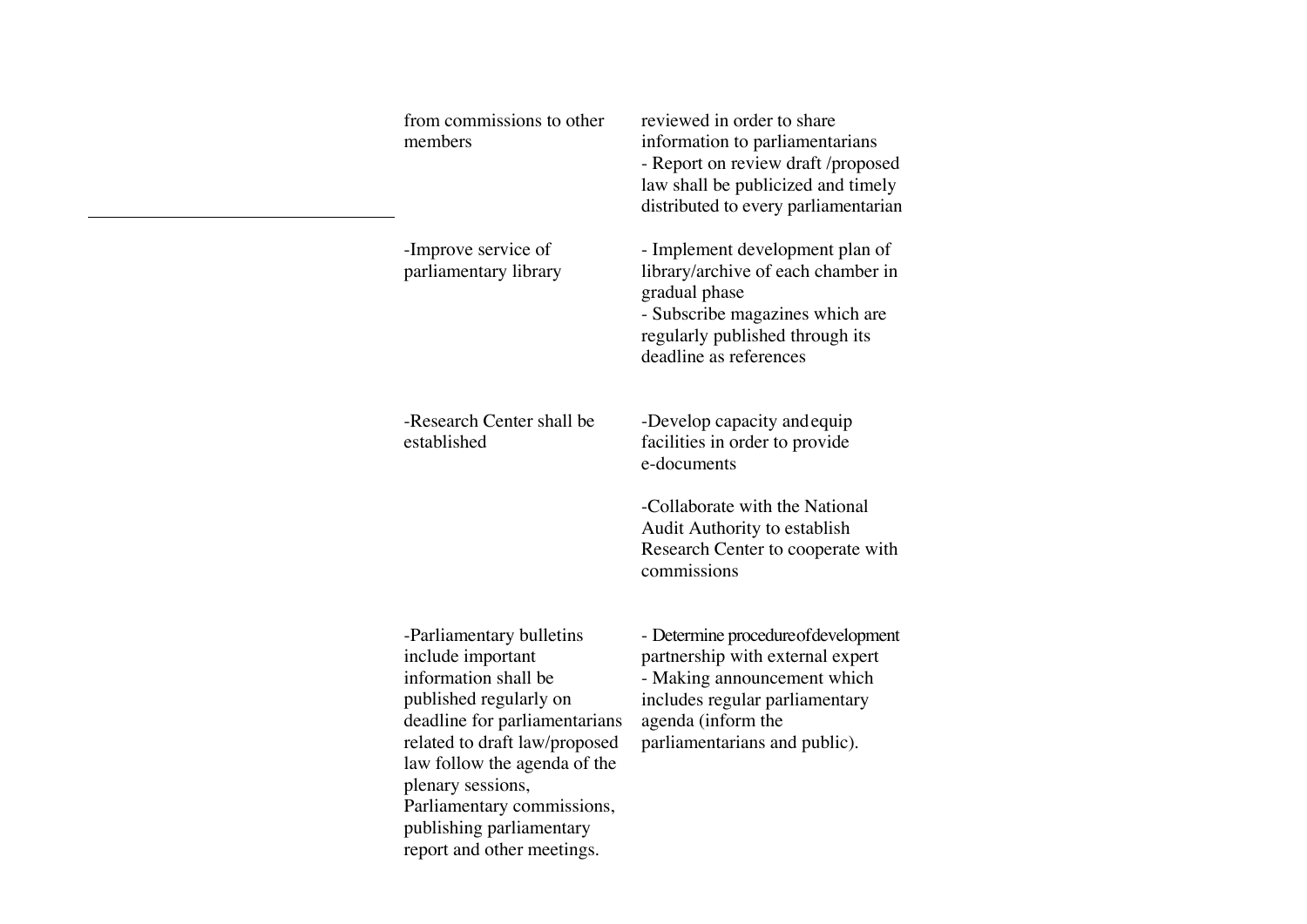|                                    |                                                                                                   | -Structure of discussion on<br>draft law and proposed law<br>in the parliamentary plenary<br>session is getting better                 | -Evaluate and readjust procedures                                                                                                                         |                                                                              |
|------------------------------------|---------------------------------------------------------------------------------------------------|----------------------------------------------------------------------------------------------------------------------------------------|-----------------------------------------------------------------------------------------------------------------------------------------------------------|------------------------------------------------------------------------------|
|                                    |                                                                                                   | -Parliament shall participate<br>in the process in order to<br>insure the accuracy of Khmer<br>language in the national<br>legislation | -Corporate with the Royal<br>Academy of Cambodia to prepare<br>law dictionary and review its<br>consistency with the existing laws                        |                                                                              |
|                                    |                                                                                                   | -Law shall be reviewed for<br>the gender sensitivity                                                                                   | -Hold procedure of consultative<br>meetings on draft law or proposed<br>law by focusing on gender                                                         |                                                                              |
|                                    |                                                                                                   | -Law on congress between<br>the National Assembly and<br>Senate shall be passed                                                        | -Establish joint commission<br>between both houses and arrange<br>public consultation in order to<br>prepare a proposed law on<br>congress of both houses |                                                                              |
| <b>National</b><br><b>Assembly</b> | 2. Strengthen the<br>oversight roles over<br>government policy, law<br>enforcement and<br>inquiry | -MPs and Commissions<br>obtain technical knowledge<br>in information examination,<br>research and evaluation                           | - seminars<br>- in-country and oversea study tours<br>- trainings                                                                                         | - Donors<br><b>Organizations</b><br><b>Embassies</b><br>National<br>Assembly |
|                                    |                                                                                                   |                                                                                                                                        |                                                                                                                                                           |                                                                              |

MPs and Commissions learn seminars the technique of inquiry

- in-country and oversea study tours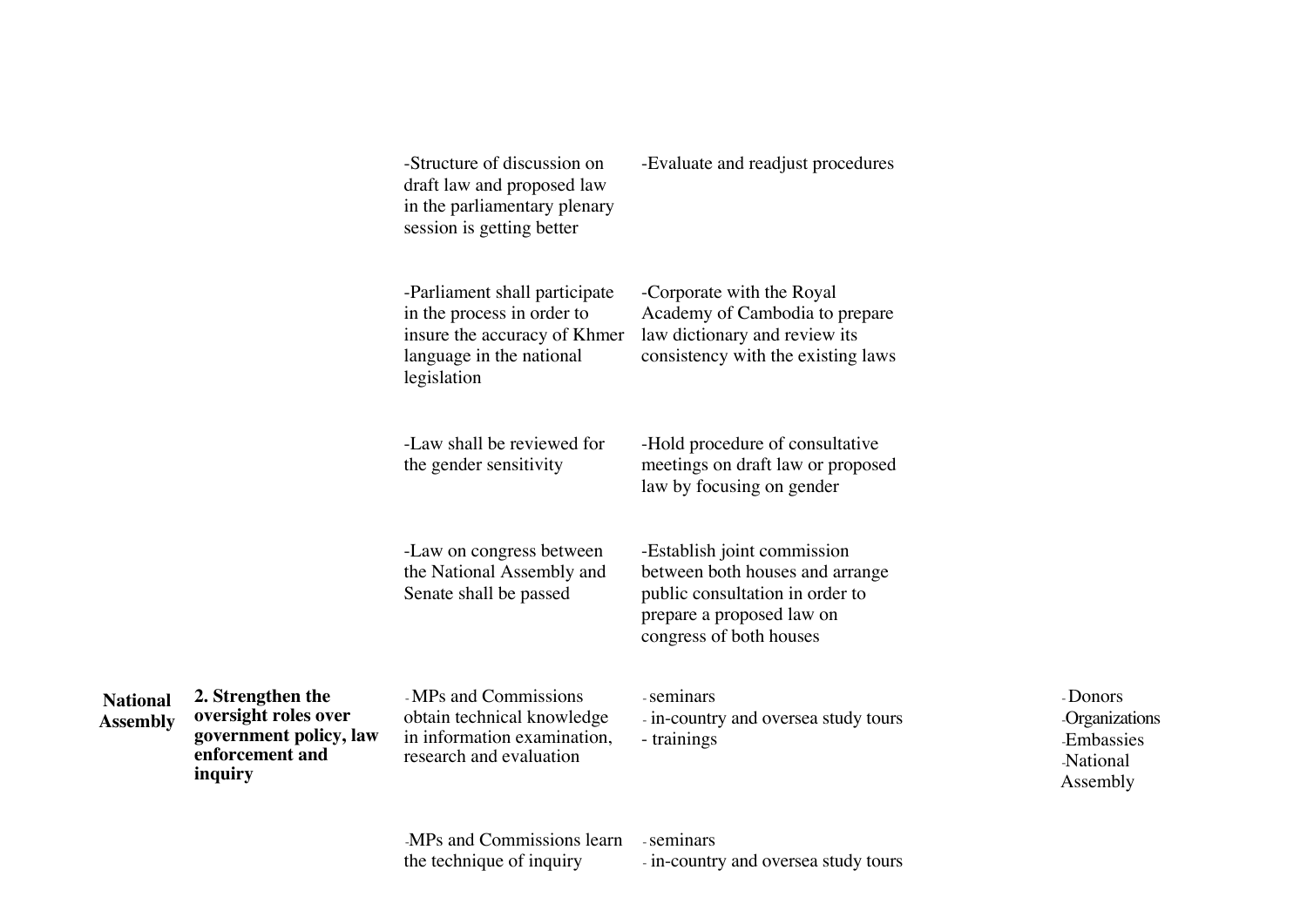#### - trainin gs

|               |                                   | -MPs and Commissions<br>obtain the evaluation<br>technique                                                                                | - seminars<br>- in-country and oversea study tours<br>- trainings                                                            |                                                          |
|---------------|-----------------------------------|-------------------------------------------------------------------------------------------------------------------------------------------|------------------------------------------------------------------------------------------------------------------------------|----------------------------------------------------------|
| <b>SENATE</b> | 2-Strengthening oversight<br>role | -Commission shall review on -Technical support<br>legislation of rule of<br>procedure by the government -Trainings<br>on promulgated laws |                                                                                                                              | - Donors<br><b>Organizations</b><br>Embassies<br>-Senate |
|               |                                   | -Members of Parliamentary<br>Commission on Budget of<br>both houses review on the<br>budget execution adopted by<br>parliament            | -Workshop on good experiences<br>-Consider to build cooperation<br>with the National Auditing<br><b>Authority Study Tour</b> |                                                          |
|               |                                   | -Enhance inquiry techniques<br>(writing and oral inquiry) in<br>order to review policies of<br>the Government                             | - Organize workshop with foreign<br>parliamentarians<br>- Study tour<br>- Design and disseminate<br>guidebook                |                                                          |
|               |                                   | -Develop general oversight<br>role<br>of the commission and<br>separated oversight role for<br>the vertical                               | -Study tour                                                                                                                  |                                                          |

lin e ministries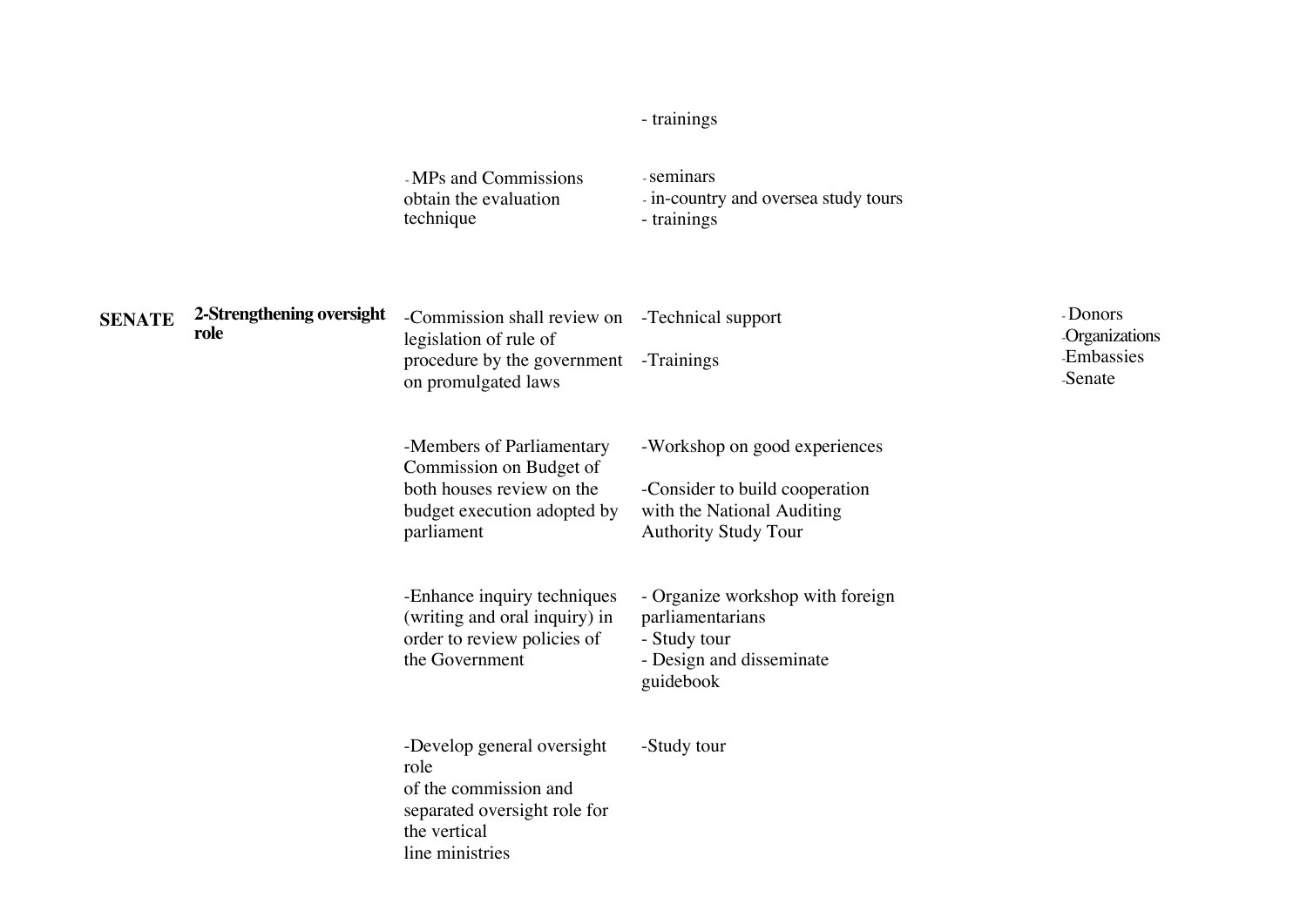-Develop inquiry/response and investigation of commission through hearings and field trips

-Workshop on actual implementation

Design and disseminate guidebook

| <b>National</b><br><b>Assembly</b> | 3. Strengthen<br>representative roles<br>(law dissemination,<br>receive information and<br>requests and field visits<br>to assist people) | -MPs learn about their<br>representative role in their<br>constituents  | - obtain the means and knowledge<br>on representative roles,<br>- constituency public forums<br>- in-country and oversea study | - Donors<br>Organizations<br><b>Embassies</b><br><b>National</b><br>Assembly |
|------------------------------------|-------------------------------------------------------------------------------------------------------------------------------------------|-------------------------------------------------------------------------|--------------------------------------------------------------------------------------------------------------------------------|------------------------------------------------------------------------------|
|                                    |                                                                                                                                           | -MPs learn about their<br>representative role in their<br>constituents  | - national level public forums<br>round table forums<br>- seminars<br>-oversea study tours                                     |                                                                              |
|                                    |                                                                                                                                           | - MPs learn about their roles<br>and duties of Members of<br>Parliament | - trainings<br>- seminars<br>- in-country and oversea study tours                                                              |                                                                              |
| <b>SENATE</b>                      | 3 - Strengthening<br>representative role                                                                                                  | -Parliamentary process shall<br>be disseminated extensively             | -Training on <i>Hangsar</i> report<br>- Design standard of content of<br>publication of adopted laws                           | - Donors<br>Organizations<br><b>Embassies</b><br>-Senate                     |
|                                    |                                                                                                                                           | -Public meeting with the civil<br>society and general public on         | -Training the works with<br>commission, 3-time experiments                                                                     |                                                                              |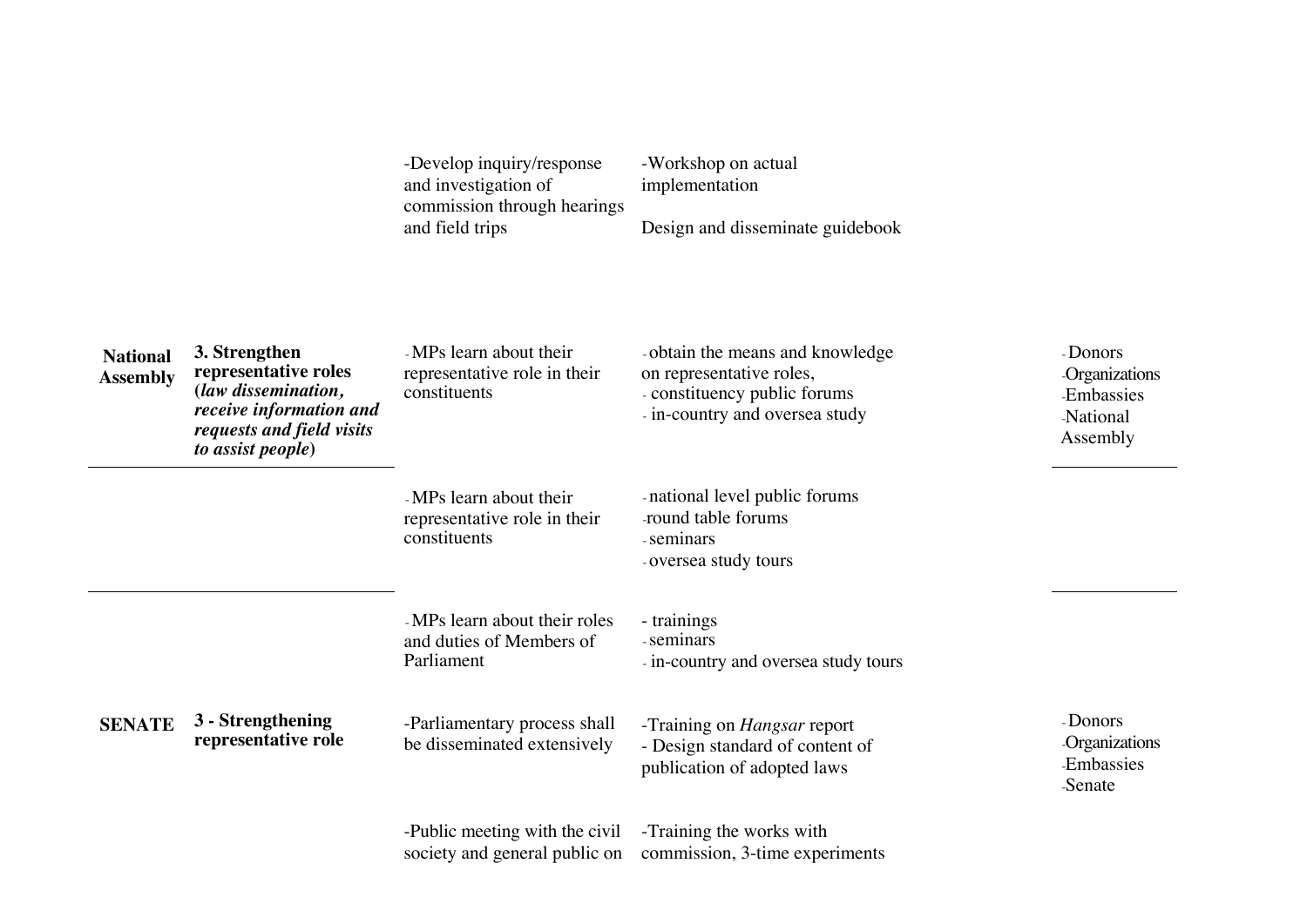| selected law which is very<br>important shall be held                          | (in parliament<br>and field visits)                                                                                                                                                                                                                                                                                                             |
|--------------------------------------------------------------------------------|-------------------------------------------------------------------------------------------------------------------------------------------------------------------------------------------------------------------------------------------------------------------------------------------------------------------------------------------------|
| -Improve relationship with<br>the public and civil society                     | -Establish relationship strategy<br>(letter, news, website, information,<br>blogs, TV and radio program)                                                                                                                                                                                                                                        |
| -Promote awareness of citizens<br>and youth on the importance<br>of parliament | - Assist to develop capacity of<br>Department of Information<br>and Public Relation<br>- Corporate with Ministry of<br>Education in order to design and<br>develop curriculum on<br>parliamentary role and democratic<br>representation at the secondary<br>level<br>- Organize study tour of the<br>citizens and youth to visit<br>both houses |
| -Formulate viewpoint<br>on opposition                                          | -Workshop (including participation<br>of media members) on role of<br>opposition party, civil society and<br>NGOs in the process of<br>parliamentary democracy                                                                                                                                                                                  |
| -Determine and enhance<br>the role of Regional Office                          | -Help to establish parliamentary<br>Regional Office in three regions as<br>pilot office which help to assist<br>activities in local areas for<br>parliamentarians and to develop                                                                                                                                                                |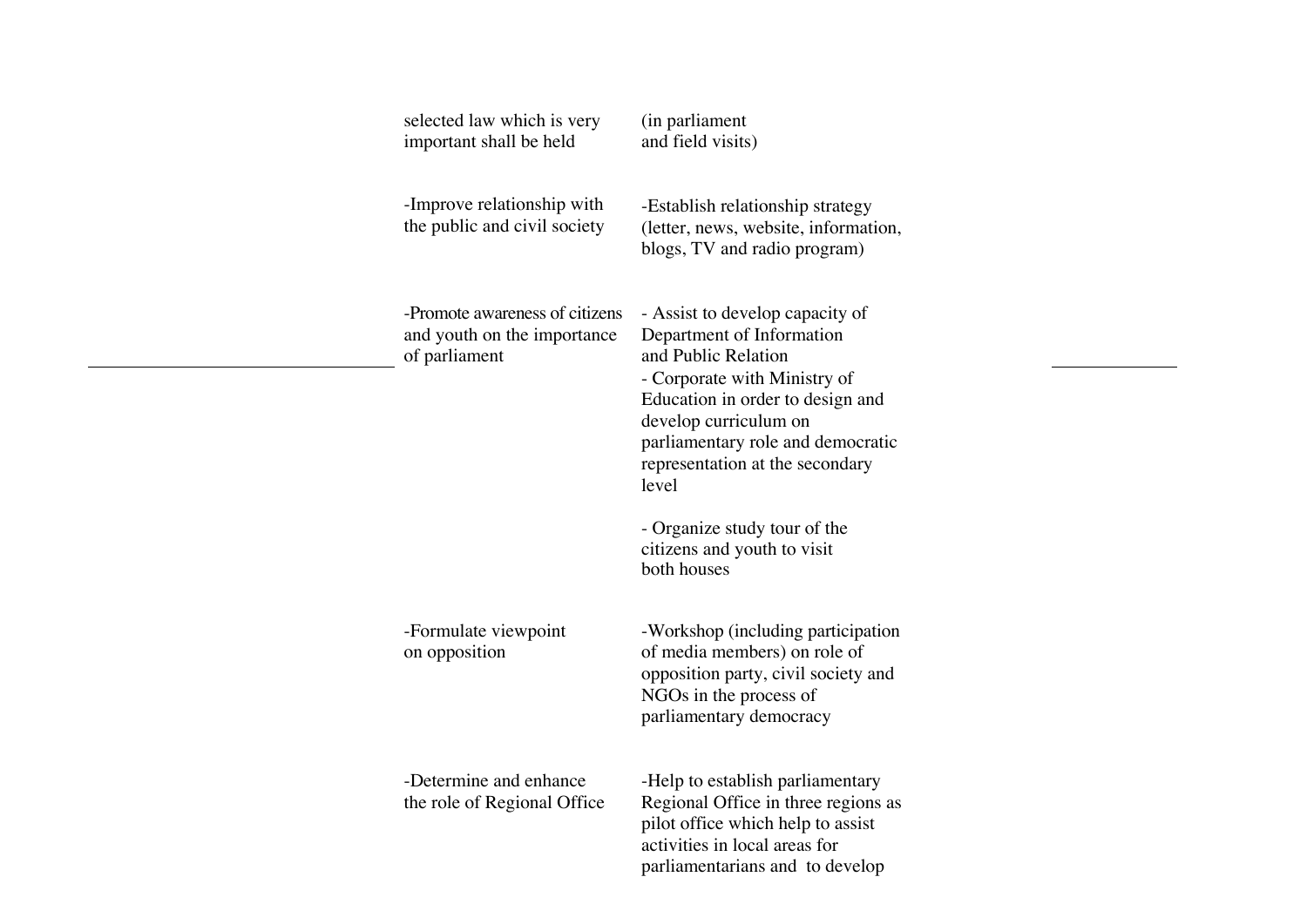| <b>SENATE</b>                      | <b>4 - Enhance gender works</b>                                                                                                                                                                                                                                           | -Parliamentarians are aware<br>of gender issues attached<br>with professions                                | -Study to establish budget package<br>for gender works in parliament<br>-Training on gender issues for<br>members of National Assembly<br>and Senate<br>- Provide professional training to<br>parliamentarians for any meetings<br>on various agendas including<br>budget analysis in gender<br>acknowledgement<br>- Study tour on gender issues | - Donors<br>Organizations<br><b>Embassies</b><br>-Senate                     |
|------------------------------------|---------------------------------------------------------------------------------------------------------------------------------------------------------------------------------------------------------------------------------------------------------------------------|-------------------------------------------------------------------------------------------------------------|--------------------------------------------------------------------------------------------------------------------------------------------------------------------------------------------------------------------------------------------------------------------------------------------------------------------------------------------------|------------------------------------------------------------------------------|
| <b>SENATE</b>                      | <b>5-Orientation program</b><br>for new<br>parliamentarians                                                                                                                                                                                                               | -New elected parliamentarians<br>are clearly aware of their<br>roles and responsibilities                   | - Arrange orientation program by<br>cooperate with other developed<br>partners<br>- Compile basic documents of the<br>parliament for the orientation<br>program                                                                                                                                                                                  | - Donors<br>Organizations<br><b>Embassies</b><br>-Senate                     |
|                                    |                                                                                                                                                                                                                                                                           |                                                                                                             | Part 2-Institutional strengthening and development                                                                                                                                                                                                                                                                                               |                                                                              |
| <b>National</b><br><b>Assembly</b> | 1. Training and capacity<br>upgrading parliamentary<br>officials:<br>Law research and analysis<br>Information technology<br>International elations<br>Enhancing language skills<br>Provincial parliamentary<br>offices<br>Strengthen administrative<br>and finance skills | -Staff of the General<br>Secretariats will be receive<br>capacity building on law<br>research and analysis. | -Training of staff in law research<br>department, procedure department<br>and a number of other departments,<br>-through short and long term<br>trainings,<br>-through in-country and oversea<br>seminars,                                                                                                                                       | - Donors<br>Organizations<br><b>Embassies</b><br><b>National</b><br>Assembly |

relationship with constituents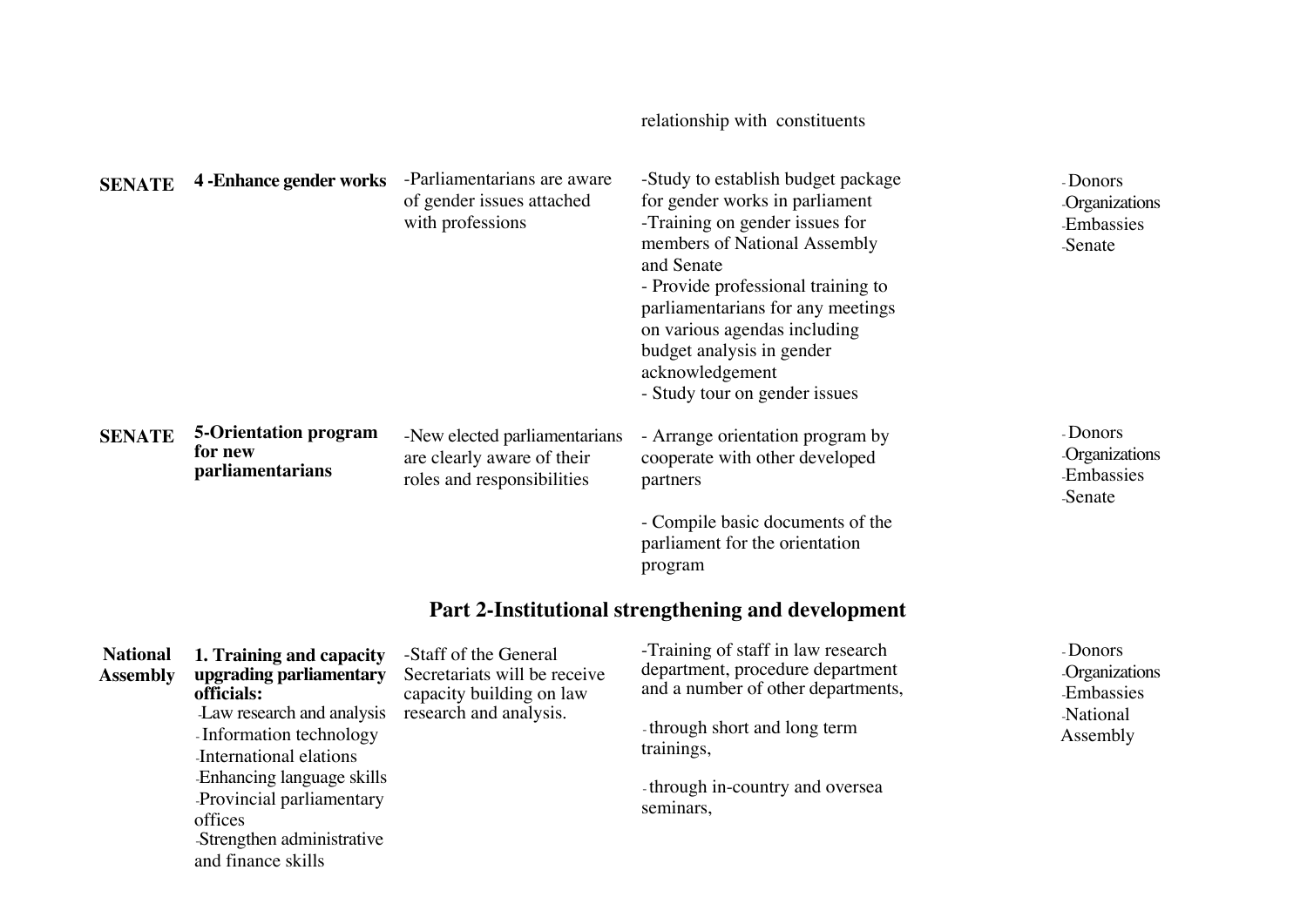-More capacity building on IT (for all staff of all d e p artm e nts) - Computer repair - The use of Internet " Data control - Establishment of Website " In-country and oversea trainings Competency upgrading in foreign languages and translation expertise for officials of the General Secretariats so they can work in IT and international relatio ns. - French and English language competencies are quite limited, and a lot of the Parliam ent works are in French and English, it thus requires 150 out of all the department personnel of the General Secretariats to have language training, either incountry or overseas, - French and English language trainin gs in institutes, u niv ersities or language training centers, - expertise in verbal and written tra nslatio ns -Officials of the finance department and inspector General became experts in finance and budget planning and inspection. -trainings - seminars Promote the expertise on : - Governance - Protocol -trainings - seminars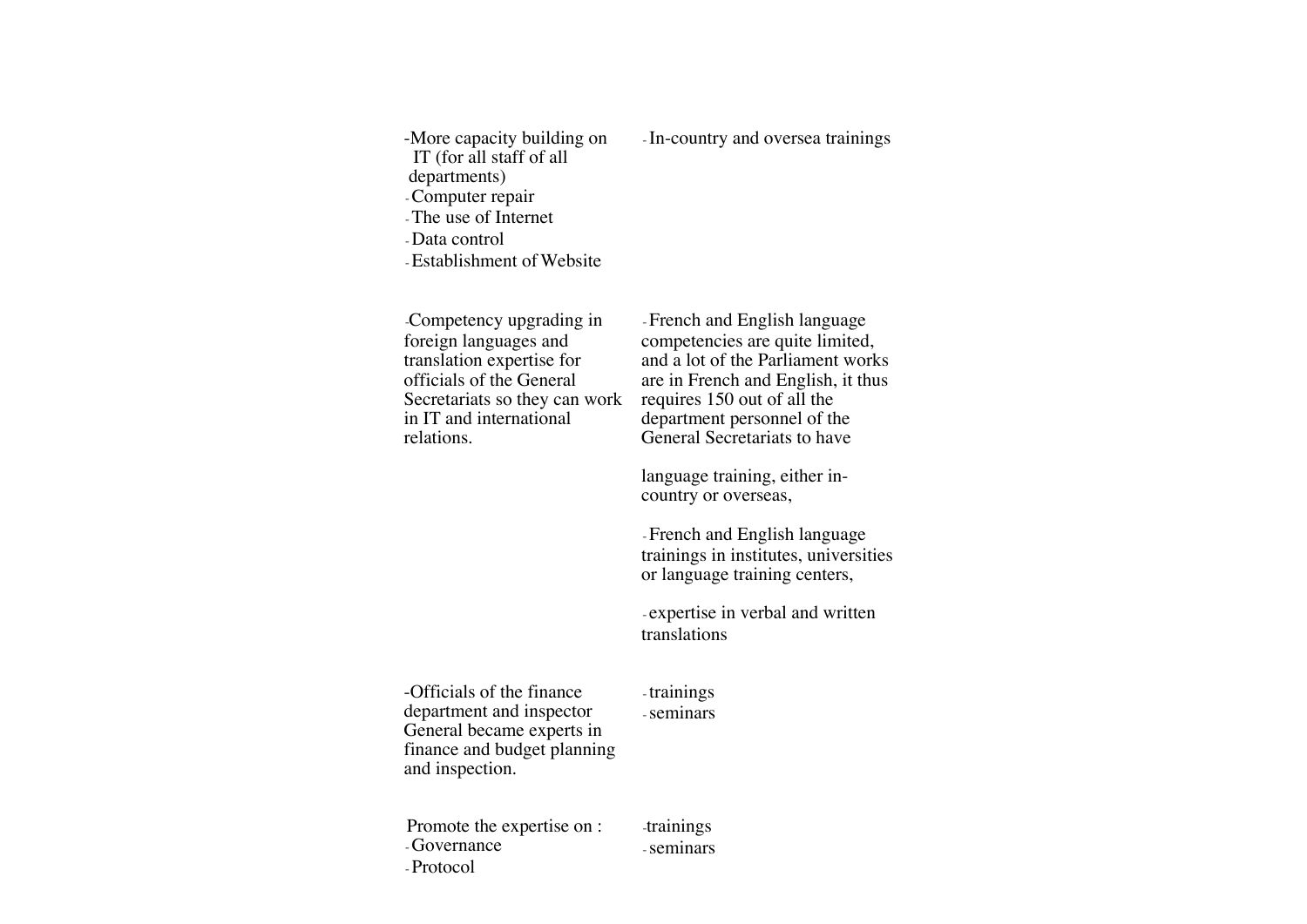|                 |                                                        | - International relations<br>- Making strategic planning<br>- Secretarial expertise<br>-Short hand<br>- Information and magazine<br>writings<br>- Training of trainers | -oversea study tours                                                                                                                                                                                           |                                                          |
|-----------------|--------------------------------------------------------|------------------------------------------------------------------------------------------------------------------------------------------------------------------------|----------------------------------------------------------------------------------------------------------------------------------------------------------------------------------------------------------------|----------------------------------------------------------|
| <b>SENATE</b>   | 1- Strengthening<br>capacity of<br>parliamentary staff | -Advance the present existing<br>human resources of<br>parliament                                                                                                      | -Study on modernization and<br>parliamentary administration<br>-Inventory specializations, organize<br>necessary trainings for fulfilling<br>the current and long term needs<br>(skills and foreign languages) | - Donors<br>Organizations<br><b>Embassies</b><br>-Senate |
|                 |                                                        | -Design a strategy for<br>parliamentary administration<br>reform                                                                                                       | -External experts cooperate with<br>Managements of the National<br>Assembly and Senate<br>-Training and equip facilities to<br>provincial constituent office and<br>regional offices                           |                                                          |
|                 |                                                        | -Management and human<br>resource development<br>strategy shall be designed<br>and operated                                                                            | -Design standard and policy of<br>management and human resource<br>development<br>Cooperate with developing<br>partners for organizing actual<br>trainings                                                     |                                                          |
| <b>National</b> | 2. Oversea visits and                                  | -Staff of the General                                                                                                                                                  | visits and experience exchanged                                                                                                                                                                                | - Donors                                                 |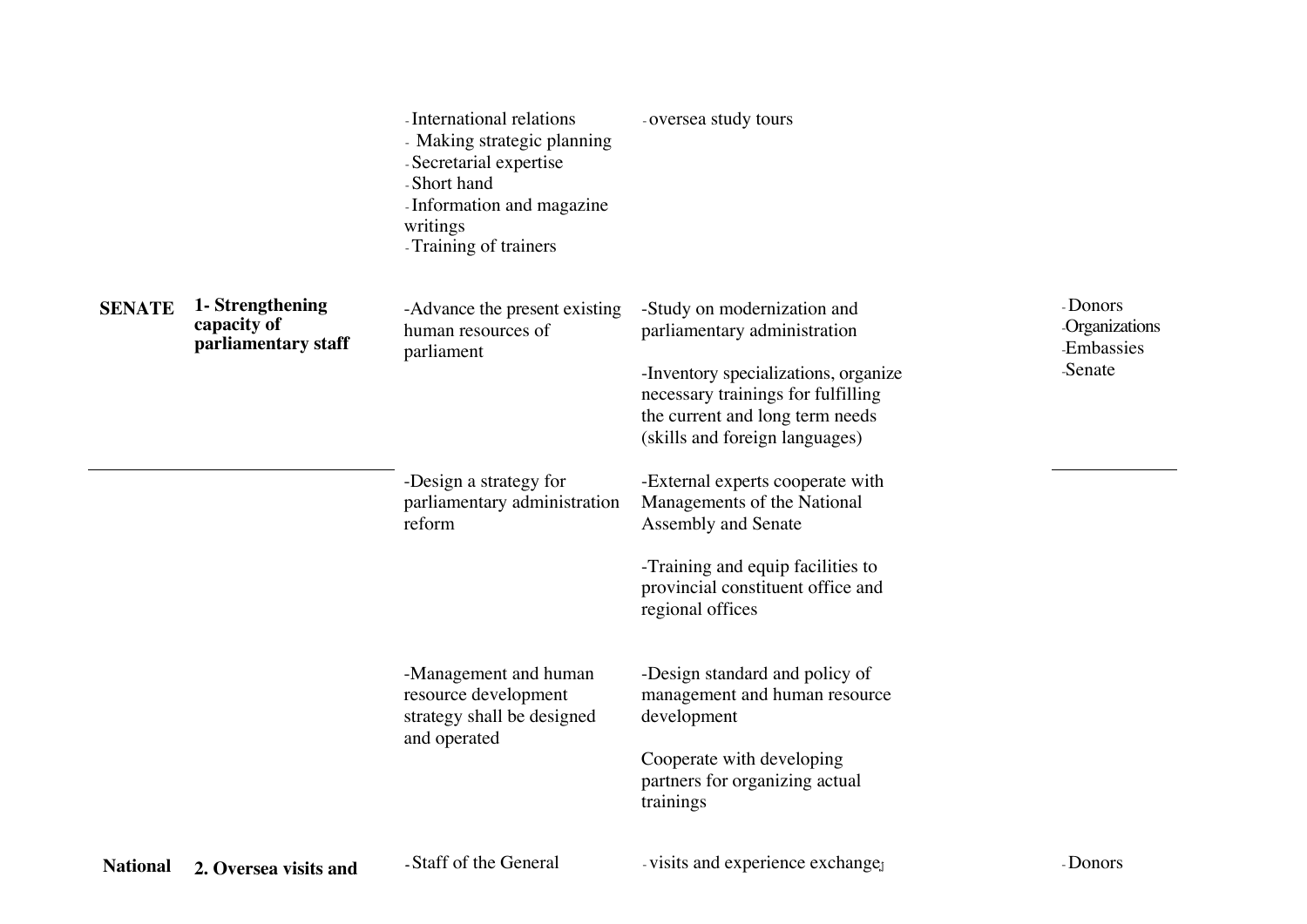| <b>Assembly</b>                    | exchange of experience                                                                                                                                                                 | Secretariat of the National<br>Assembly gains experience<br>and expertise from other<br>countries.                                     | -oversea trainings,                                                                                                                                                      | <b>Organizations</b><br>Embassies<br><b>National</b><br>Assembly |
|------------------------------------|----------------------------------------------------------------------------------------------------------------------------------------------------------------------------------------|----------------------------------------------------------------------------------------------------------------------------------------|--------------------------------------------------------------------------------------------------------------------------------------------------------------------------|------------------------------------------------------------------|
| <b>SENATE</b>                      | 2-Investment in<br><b>Information</b><br><b>Technology (IT)</b>                                                                                                                        | -Shall provide funds for<br>development of information<br>technology (IT)                                                              | -Implement master plan 2003<br>which was already amended in<br>2006                                                                                                      | - Donors<br><b>Organizations</b><br>Embassies<br>-Senate         |
|                                    |                                                                                                                                                                                        | -Printing and establishment<br>of studio for dissemination<br>through Radio and TV                                                     | -Establishment of printing house<br>process                                                                                                                              |                                                                  |
| <b>National</b><br><b>Assembly</b> | 3. Service provision for<br><b>MPs field visits:</b><br>-Publish laws and<br>information<br>- Facilitate administrative<br>matters<br>- Receive complaints and<br>requests<br>- Report | - Staff of the General<br>Secretariats became more<br>competent in law and<br>administration in serving<br>MPs for their field visits. | <i>trainings</i><br>- seminars<br>-oversea study tours                                                                                                                   | - Donors<br>Organizations<br>Embassies<br>National<br>Assembly   |
| <b>National</b><br><b>Assembly</b> | 4-Upgrade the Parlia-<br>ment offices in the<br>provinces-municipalities:<br>-Services<br>-Human Resources                                                                             | The constituent offices are<br>upgraded in providing<br>services for people.                                                           | -organize training on roles and<br>duties of office personnel,<br>- office equipment<br>- means for fact finding fields<br>missions or respond to requests of<br>people, | - Donors<br>Organizations<br>Embassies<br>National<br>Assembly   |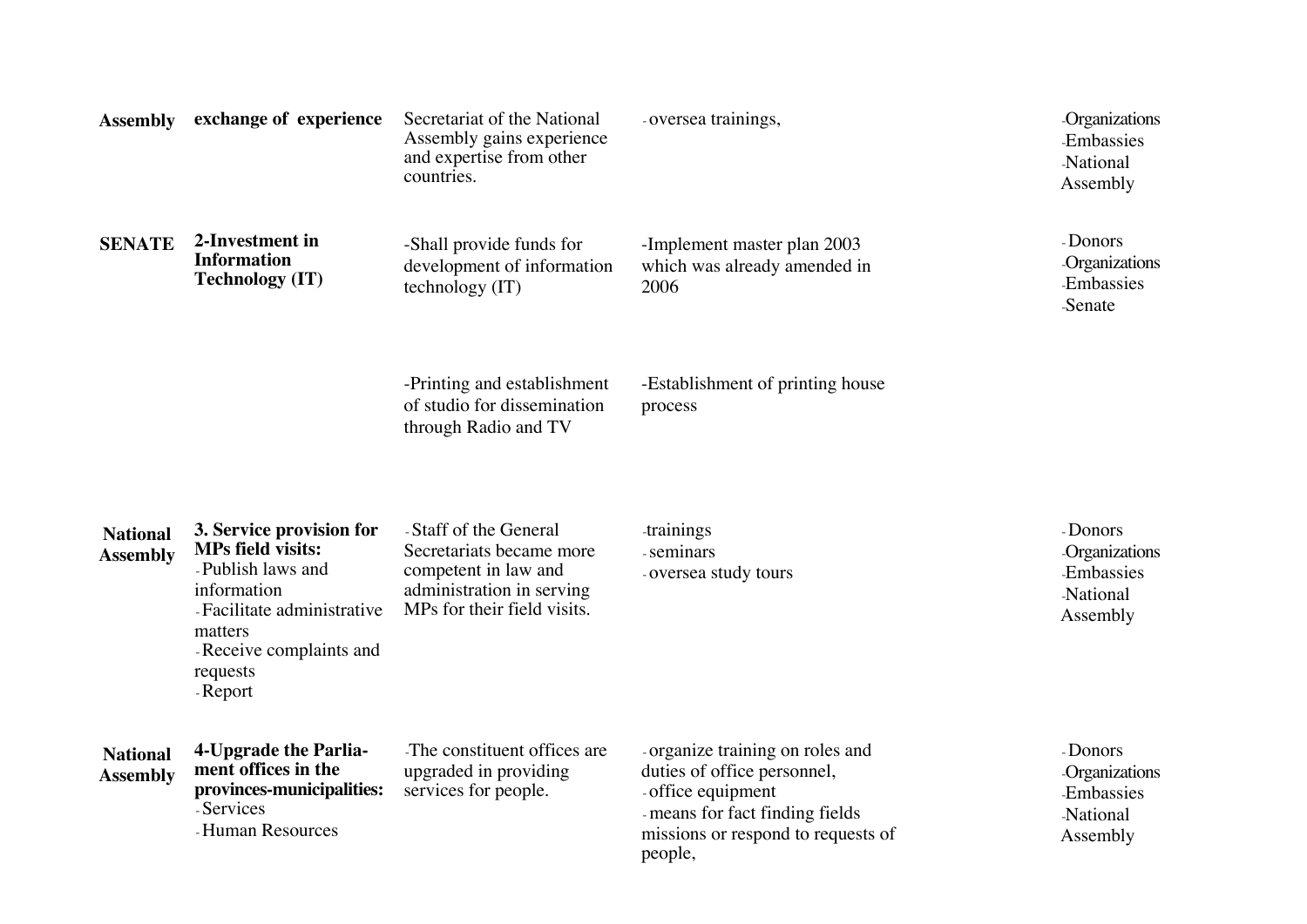training on how to formulate complaints for people and receive c o mplaints

**National Asse m bly 5- R e q u est fo r n e c essa r y materials and legal e x p e rts i n:** - workshop - print-shop -library & arc hiv e - stu dio " The General Secretariats become competent in pro vidin g le g al a n d a d ministrativ e s ervic es for Parliaments.

- Press Center

servic es:

Proje ctor

u nits

- Necessary materials in support to various

LCD-OVER HEAD

- Computer Laptop - Video-camera

d e vic es for oral tra nslatio n s ervic es, - Xerox machine,

- twelve-seat van - talkie-walkie (radio communication)

- Scanner,

- Computer Desk Top 30

- Headsets and necessary

in-kind assistance - financial assistance " Donors **Organizations** -Embassies National Asse mbly

## **Medium-term action plan on capacity building of the Parliament (2009-2013)**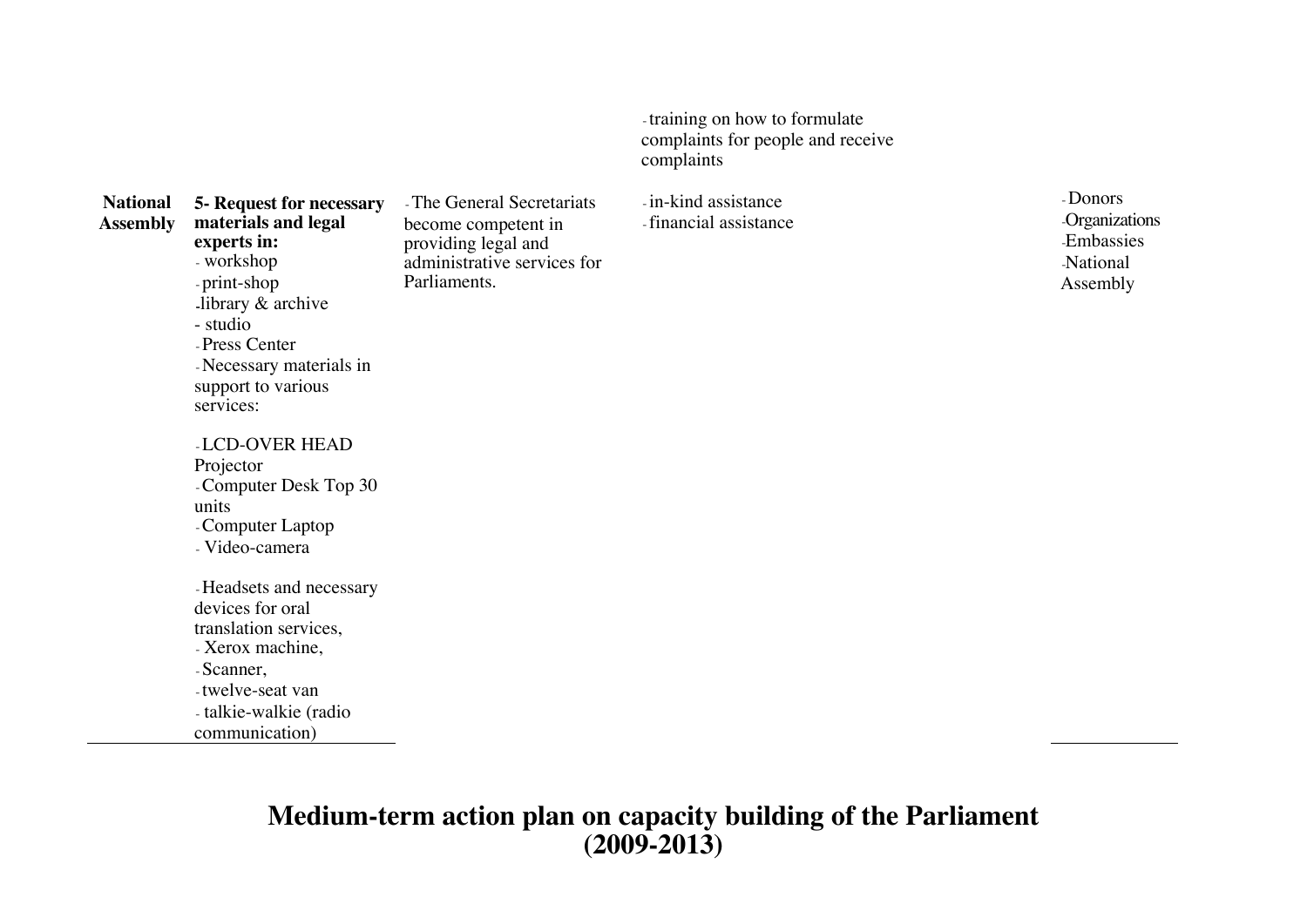| <b>Institute</b>                   | <b>Aims</b>                                                                 | <b>Expected results</b>                                                                                                                                                                                                                                                                                                                                                                                   | $\cdots$ $\cdots$<br><b>Actions</b>                                                                                                                                                                                                                                                                                                        | <b>Years of</b><br>implementation<br>$(2009 - 2013)$ | <b>Responsible</b><br>by                                              | <b>Budget</b> |
|------------------------------------|-----------------------------------------------------------------------------|-----------------------------------------------------------------------------------------------------------------------------------------------------------------------------------------------------------------------------------------------------------------------------------------------------------------------------------------------------------------------------------------------------------|--------------------------------------------------------------------------------------------------------------------------------------------------------------------------------------------------------------------------------------------------------------------------------------------------------------------------------------------|------------------------------------------------------|-----------------------------------------------------------------------|---------------|
| <b>National</b><br><b>Assembly</b> | 1. Strengthen legislative<br>role in Commissions<br>and in plenary sessions | -MPs and Members of<br>Commissions will gain<br>experiences in legislative<br>examinations,<br>Commissions will acquire<br>various documents relating<br>to legislative examinations<br>(or reviews), from other<br>competent agencies and civil<br>society,<br>Commission support staff<br>will be fully competent in<br>providing advice to<br>Commissions in legislative<br>examinations (or reviews), | -Seminars with foreign MPs,<br>- Consultation sessions on<br>legislative examinations/reviews<br>- Technical expertise supports,<br>- Form a pool of experts to work<br>with legislative Commission,<br>- Improve the law examination and<br>analysis techniques by training the<br>General Secretariat staff of the<br>National Assembly, |                                                      | - Donors<br>Organizations<br><b>Embassies</b><br>National<br>Assembly |               |
| <b>SENATE</b>                      | 1-Strengthening<br>procedure on reviewing<br>draft law or proposed<br>law   | -Parliamentarians are<br>competent to implement<br>procedure in line with<br>international standard to<br>review draft law or proposed<br>law<br>-Specialized commission<br>attains adequate information<br>from experts, executors or<br>civil society                                                                                                                                                   | - Workshop with foreign<br>parliamentarians<br>- Amend the internal regulation of<br>both houses to determine internal<br>working procedure within<br>commission and their plenary<br>sessions<br>-Held consultative hearings in the<br>process of reviewing draft law or<br>proposed law                                                  |                                                      | - Donors<br>Organizations<br><b>Embassies</b><br>-Senate              |               |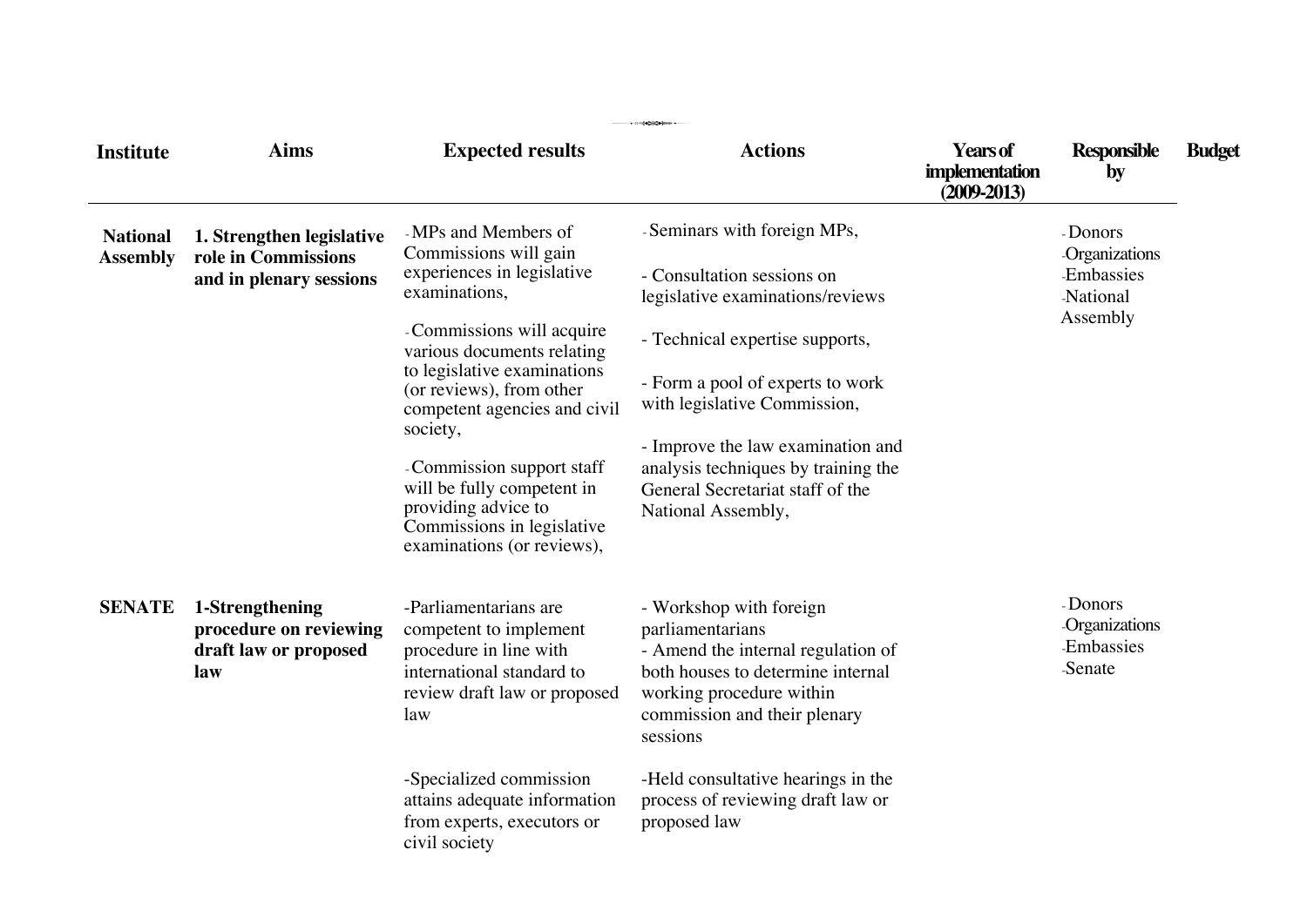|                                    |                                                                | -Rule of Procedure of<br>legislation shall be<br>Reviewed                                                                                                      | - Support for technical skills<br>- Develop specialized staff to<br>work with Legislative Commission                                     |                                                                              |
|------------------------------------|----------------------------------------------------------------|----------------------------------------------------------------------------------------------------------------------------------------------------------------|------------------------------------------------------------------------------------------------------------------------------------------|------------------------------------------------------------------------------|
|                                    |                                                                | -Assistants to specialized<br>Commission are full<br>competent in provision of<br>advisory to commission in<br>reviewing the drafted law or<br>proposed law    | -Reviewing and analyzing<br>techniques shall be enhanced by<br>training staff and strengthen<br>capacity of secretariat of<br>commission |                                                                              |
| <b>National</b><br><b>Assembly</b> | 2- Formation of Strategic<br><b>Plans in Commissions,</b>      | - Commissions will be more<br>competent,<br>- Establish clear objectives<br>and facilitate the<br>implementation of the<br>Commissions' responsibilities,      | - Technical supports in strategic<br>planning,<br>- Train Commission support staff<br>members to be competent in<br>strategic planning,  | - Donors<br><b>Organizations</b><br><b>Embassies</b><br>National<br>Assembly |
| <b>SENATE</b>                      | 2 - Develop strategic<br>plan for specialized<br>commission    | -Enhance the role of<br>specialized commission<br>-Set up specific target work<br>and provoke good facility to<br>accomplish role of<br>specialized commission | -Provide technical support through<br>national and international experts                                                                 | - Donors<br>Organizations<br>Embassies<br>-Senate                            |
| <b>National</b><br><b>Assembly</b> | 3. Strengthening budget<br>formulation and<br>oversight roles, | - Commissions acquire<br>experience in budget<br>formulation and oversight<br>- MPs will gain experience in                                                    | - Seminars,<br>- Trainings                                                                                                               | - Donors<br>Organizations<br><b>Embassies</b><br><b>National</b>             |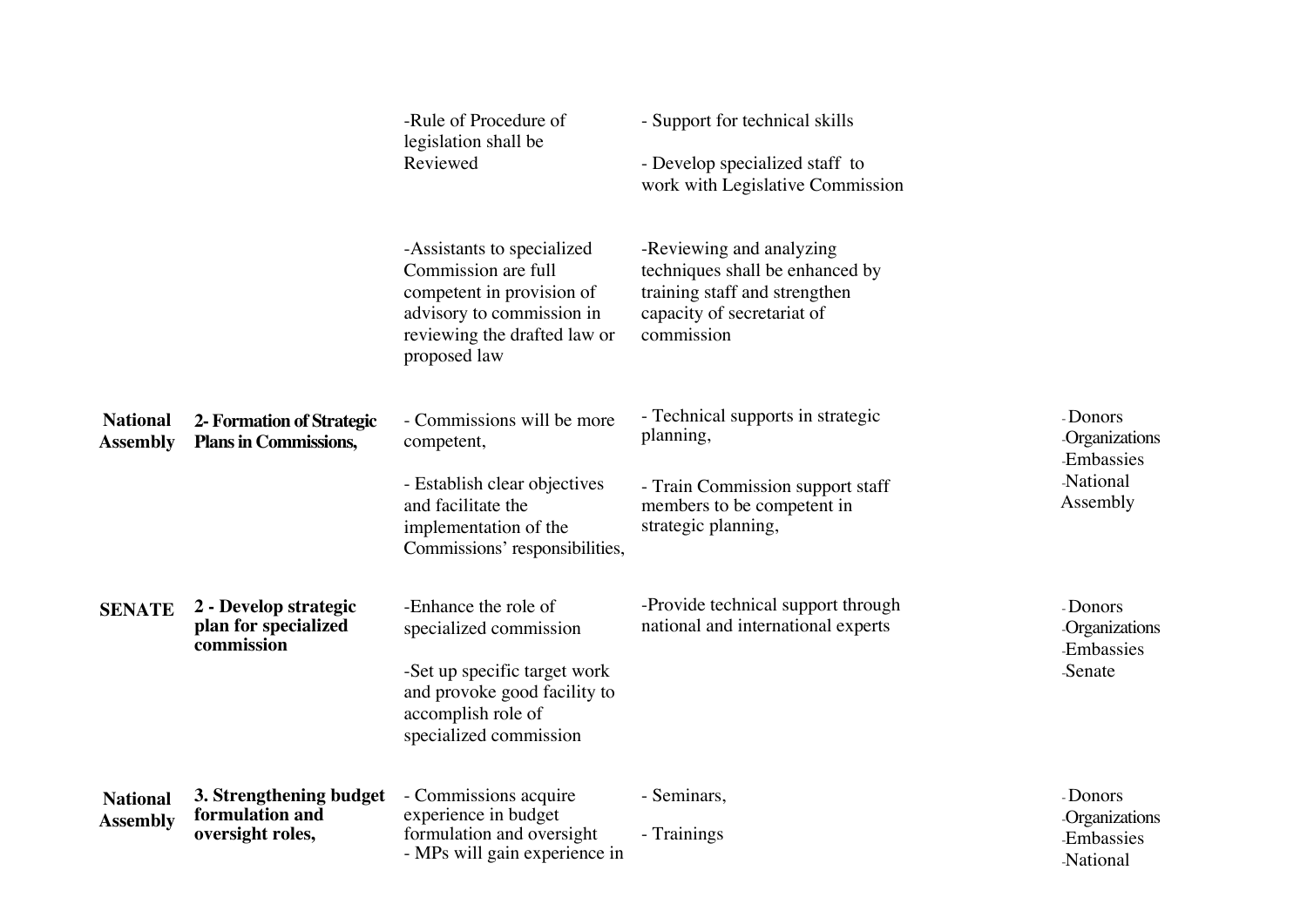|                                    |                                                                                            | taking parts in the process of<br>budget formulation and<br>oversight,<br>-Support staff members<br>become competent in<br>providing ideas and research<br>for documents relating to the<br>Commissions, | - Experience exchange with<br>foreign Parliaments,                                                                                                                                                                                               | Assembly                                                       |
|------------------------------------|--------------------------------------------------------------------------------------------|----------------------------------------------------------------------------------------------------------------------------------------------------------------------------------------------------------|--------------------------------------------------------------------------------------------------------------------------------------------------------------------------------------------------------------------------------------------------|----------------------------------------------------------------|
| <b>SENATE</b>                      | 3 - Strengthen role of<br>budget preparation and<br>review                                 | -Specialized staff in the<br>specialized commission<br>are full competent to provide<br>advise and research service<br>for parliamentarians in<br>budget preparation and<br>review                       | -Train specialized staff in the $2nd$<br><b>Commission and Financial</b><br>Department<br><b>Establish Expert Center</b><br>for overseeing budget and<br>providing research service                                                              | - Donors<br><b>Organizations</b><br>Embassies<br>-Senate       |
| <b>National</b><br><b>Assembly</b> | <b>4-Information and</b><br><b>Public relations</b><br>department,                         | -There will be public<br>understanding about the<br>responsibilities and activities<br>of the National Assembly<br>regarding the process of<br>good governance,                                          | - Promote the development of<br>information and public relations<br>with participations of relevant<br>institutions and civil society,<br>- Improve publication of National<br>Assembly's activities through<br>provincial-municipality offices, | - Donors<br>Organizations<br>Embassies<br>National<br>Assembly |
| <b>SENATE</b>                      | 4-Strengthening<br>capacity of the<br><b>Information and public</b><br>relation Department | -Public awareness on the role<br>and responsibility and action<br>of parliament in the process<br>of good governance                                                                                     | -Implement IT Development Plan<br>and Public Relations with<br>participation from foreign experts<br>-Enhance dissemination on<br>parliamentary performance<br>through parliamentary<br>provincial/municipal and regional                        | - Donors<br><b>Organizations</b><br>Embassies<br>-Senate       |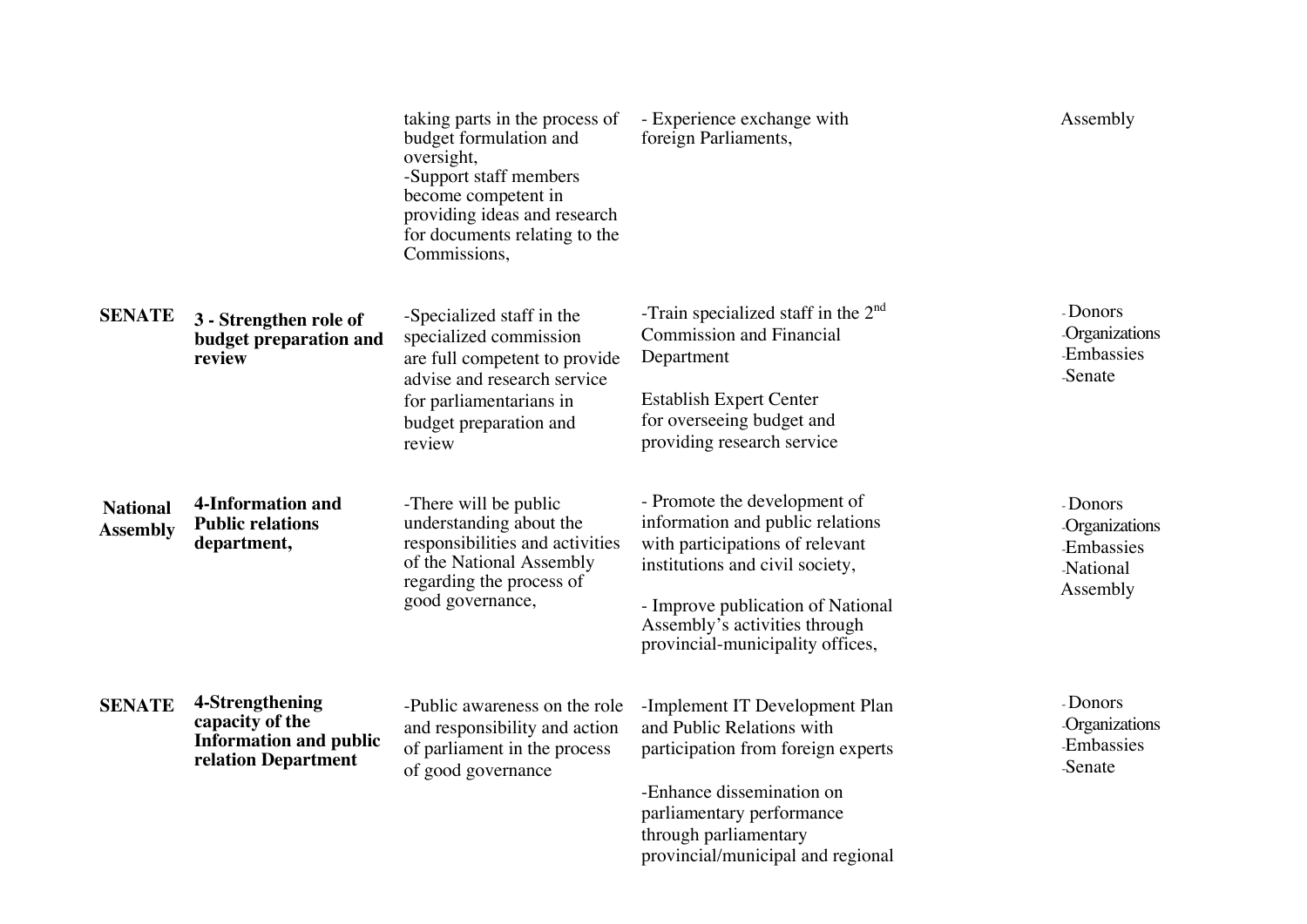#### offic e

| <b>National</b><br><b>Assembly</b> | 5. Strengthen the<br>representative roles of<br>the Parliament, | - Improving (close) contacts<br>with people,                                                                                                                                                                                                                                                                                    | - Establishing network to channel<br>public requests to Parliament,<br>- Provide supports for activities of<br>MPs in the constituencies,                                                                                                                                   | - Donors<br>Organizations<br>Embassies<br>National<br>Assembly               |
|------------------------------------|-----------------------------------------------------------------|---------------------------------------------------------------------------------------------------------------------------------------------------------------------------------------------------------------------------------------------------------------------------------------------------------------------------------|-----------------------------------------------------------------------------------------------------------------------------------------------------------------------------------------------------------------------------------------------------------------------------|------------------------------------------------------------------------------|
| <b>SENATE</b>                      | 5 - Strengthen<br>parliamentary<br>representation               | -Enhance close relations<br>between parliamentarians<br>and citizens in provincial/<br>municipal and regional<br>constituents                                                                                                                                                                                                   | -Establish network to convey<br>requests of the public to<br>parliament<br>-Provide subordinate service to<br>parliamentarians for any activities<br>in municipal/provincial<br>office and region<br>-Study about increase of budget<br>allocation for visiting electorates | - Donors<br>Organizations<br><b>Embassies</b><br>-Senate                     |
| <b>National</b><br><b>Assembly</b> | <b>6- Creation of student</b><br>internship programs,           | - Provide the National<br>Assembly with experienced<br>officials who had been<br>through job training on<br>Parliament,<br>- Student interns can<br>demystify the workings of<br>the Parliament to the general<br>public and can be of a<br>regular citizen with clear<br>understanding of the<br>proceeding of the Parliament. | - Provide students, who have<br>completed university study, with<br>the opportunity to come to learn to<br>work at the Parliament,                                                                                                                                          | - Donors<br><b>Organizations</b><br><b>Embassies</b><br>National<br>Assembly |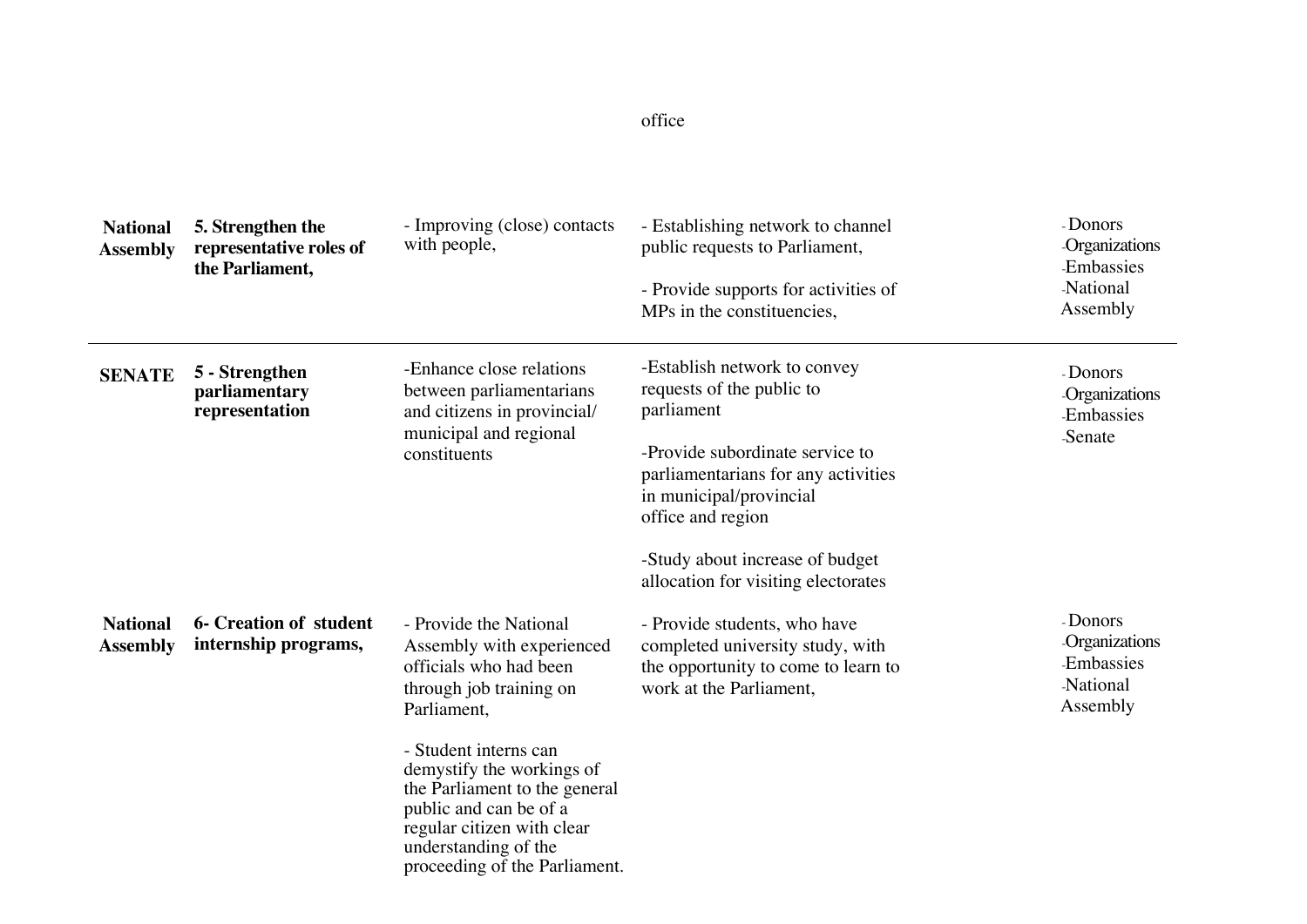| <b>SENATE</b> | <b>6</b> - Training program<br>for students                                             | -Provide the parliament with<br>specialized staff who are<br>responsible for training on<br>the genuine practice of<br>parliamentary work<br>Students who conduct their<br>internship in parliament<br>become disseminator of<br>parliamentary work to the<br>public and to make simple<br>citizens precisely understand<br>on parliamentary process | -Provide opportunity to students<br>who are fresh graduate from<br>university to have their practicum-<br>internship in parliament                                      | - Donors<br><b>Organizations</b><br><b>Embassies</b><br>Senate  |
|---------------|-----------------------------------------------------------------------------------------|------------------------------------------------------------------------------------------------------------------------------------------------------------------------------------------------------------------------------------------------------------------------------------------------------------------------------------------------------|-------------------------------------------------------------------------------------------------------------------------------------------------------------------------|-----------------------------------------------------------------|
| <b>SENATE</b> | 7 - Participation in the<br>law drafting process<br>from initial stage by<br><b>MPs</b> | -MPs shall participate in the<br>law drafting process from<br>initial stage                                                                                                                                                                                                                                                                          | -Strengthen representation role by<br>organizing workshop to develop<br>cooperation between line ministry,<br>Jurist Council of the Royal<br>Government with parliament | - Donors<br><b>Organizations</b><br><b>Embassies</b><br>-Senate |

# **Long-term action plan on capacity building of the Parliament**  $(2014-2018)$

| Institut | <b>Ims</b> | $\cdot$ tions | tears of | ~~nsible | ndoef |
|----------|------------|---------------|----------|----------|-------|
|          |            |               |          |          |       |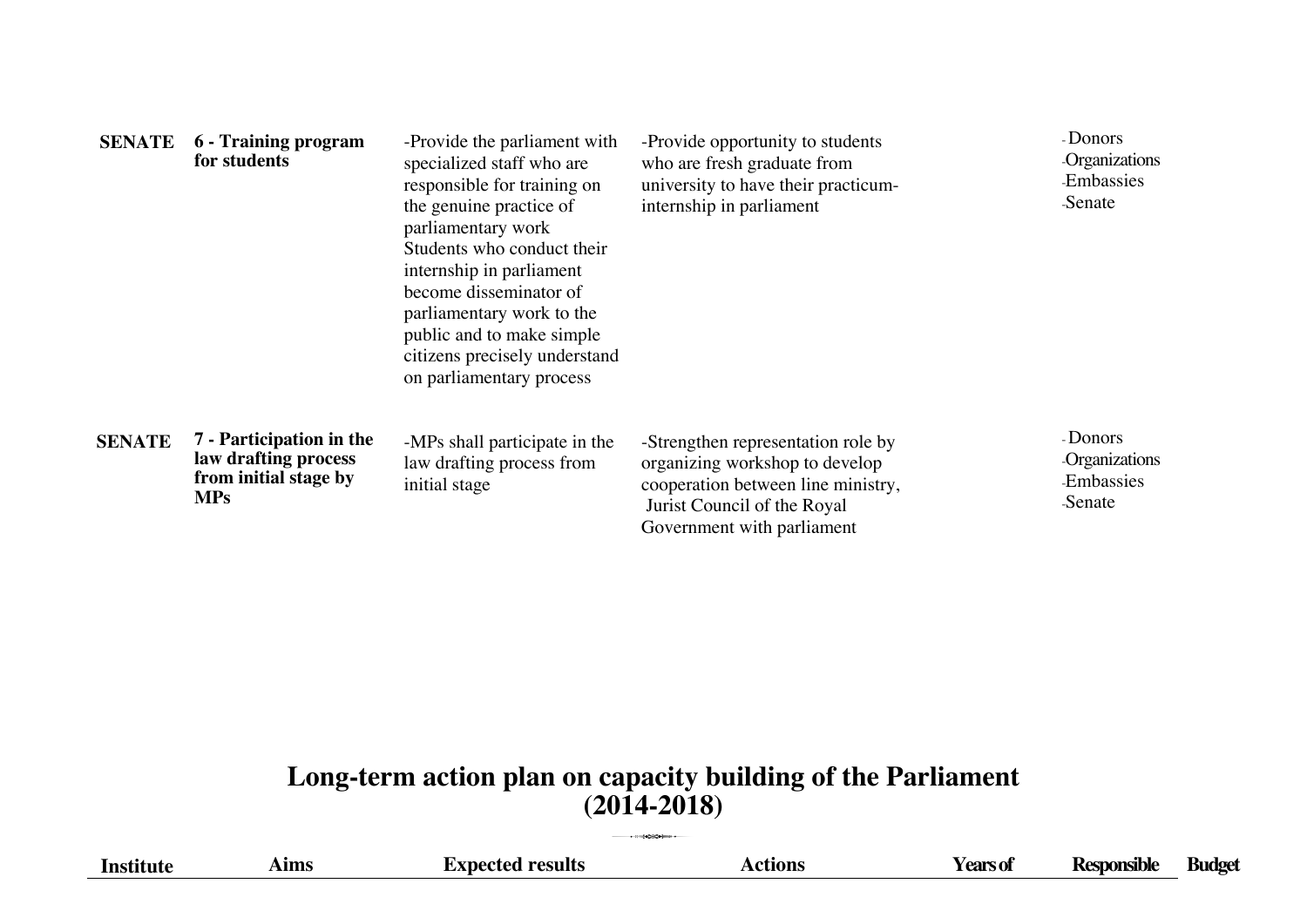|                                    |                                                                                                                |                                                                                                                                                                                                                                                                                                                          |                                                                                                                                                 | implementation<br>$(2014-2018)$ | by                                                             |
|------------------------------------|----------------------------------------------------------------------------------------------------------------|--------------------------------------------------------------------------------------------------------------------------------------------------------------------------------------------------------------------------------------------------------------------------------------------------------------------------|-------------------------------------------------------------------------------------------------------------------------------------------------|---------------------------------|----------------------------------------------------------------|
| <b>National</b><br><b>Assembly</b> | 1. Creation of in-house<br>capacity building units<br>to train MPs and<br><b>General Secretariat</b><br>staff, | - MPs capacity building and<br>guaranteed jobs for officials<br>- Ensure human resource<br>development and the<br>development of Information<br>Technologies                                                                                                                                                             | - Parliament and development<br>partners cooperate in establishing<br>the training unit,<br>- Training of trainers<br>- Financing the trainings |                                 | - Donors<br>Organizations<br>Embassies<br>National<br>Assembly |
| <b>SENATE</b>                      | 1- Establishment of<br><b>Parliamentary Center</b>                                                             | -Capacity development of<br>parliamentarians and staff<br>shall be sustainable                                                                                                                                                                                                                                           | -Parliament and development<br>partners are cooperated to<br>establish Parliamentary Center                                                     |                                 | - Donors<br>Organizations<br><b>Embassies</b><br>-Senate       |
| <b>National</b><br><b>Assembly</b> | 2. strengthening the<br>role in budget<br>formulation and<br>supervisory/oversight                             | - Commissions acquire<br>experience in budget<br>formulation and oversight<br>- MPs will gain experience in<br>taking parts in the process of<br>budget formulation and<br>oversight,<br>- Support staff members<br>become competent in<br>providing ideas and research<br>for documents relating to the<br>Commissions, | - Seminars,<br>- Trainings<br>- Experience exchange with<br>foreign Parliaments,                                                                |                                 | - Donors<br>Organizations<br>Embassies<br>National<br>Assembly |
| <b>SENATE</b>                      | 2 - Strength role of<br>preparation and<br>oversight budget                                                    | -Culture of parliamentary<br>participation in preparation<br>of budget and oversight the                                                                                                                                                                                                                                 | -Development partners provide<br>technical and financial support to<br>responsible commission and other                                         |                                 | - Donors<br>Organizations<br>Embassies                         |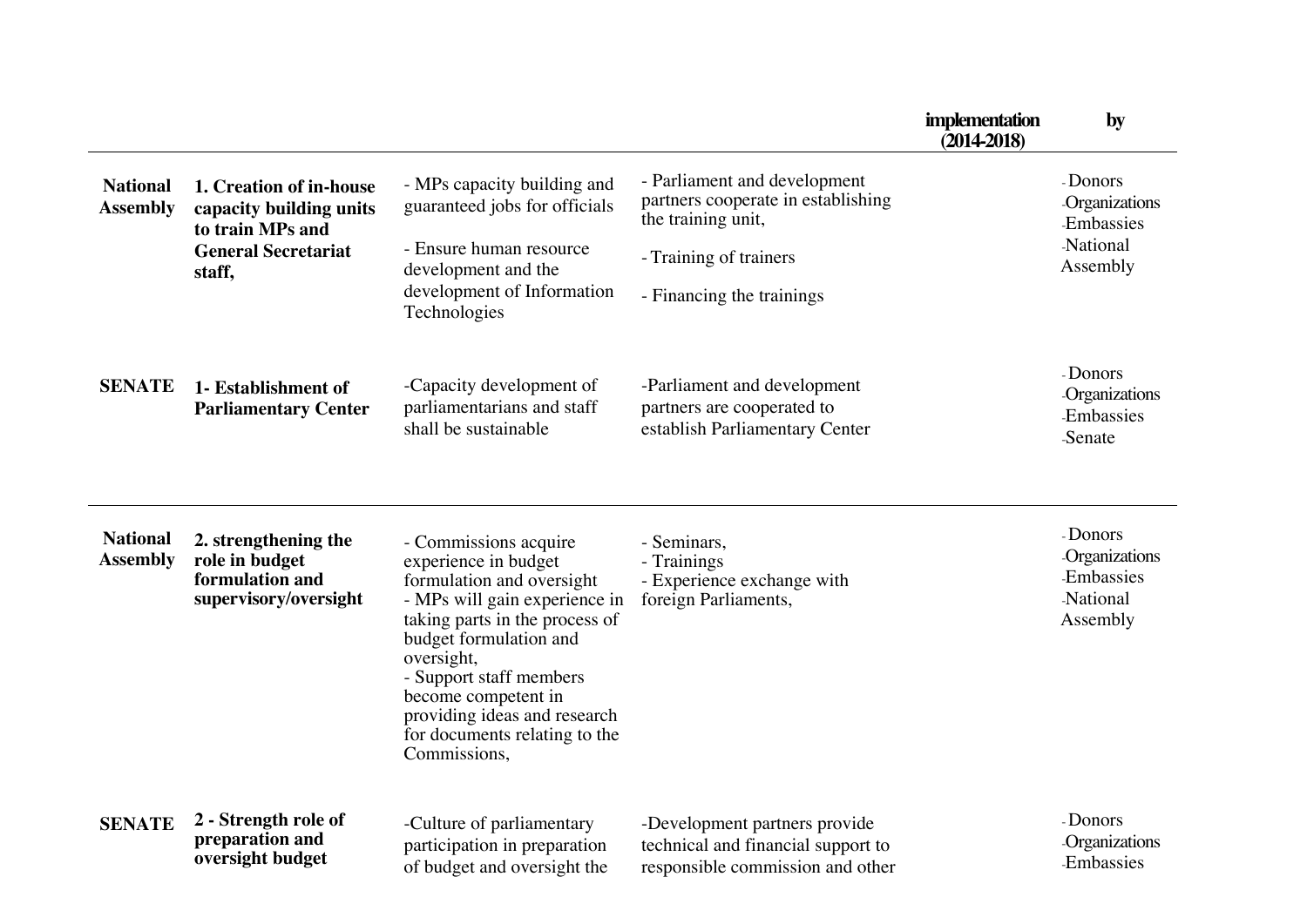|                                    |                                                                                    | implementation of budget<br>shall<br>be strengthened at a<br>institutional<br>level of institution together<br>with commission level                                                                                                                                    | commission                                                                                                                                                                                    | <b>Senate</b>                                                         |
|------------------------------------|------------------------------------------------------------------------------------|-------------------------------------------------------------------------------------------------------------------------------------------------------------------------------------------------------------------------------------------------------------------------|-----------------------------------------------------------------------------------------------------------------------------------------------------------------------------------------------|-----------------------------------------------------------------------|
| <b>National</b><br><b>Assembly</b> | 3. Developing the<br>auditing capacities of<br>the Parliament,                     | - Parliament acquire<br>competency in overseeing<br>the implementation of<br>national budget,                                                                                                                                                                           | - Seminars<br>- Study tours<br>- Permanently formulate<br>implementing procedure and<br>mechanism,                                                                                            | - Donors<br>Organizations<br>Embassies<br>National<br>Assembly        |
| <b>SENATE</b>                      | 3-Strengthen auditing<br>capacity of parliament                                    | -Partnership is developed<br>between parliament and the<br><b>National Auditing Authority</b><br>and other agencies                                                                                                                                                     | -Workshop<br>-Study tour<br>-Design procedure and regular<br>operational mechanism                                                                                                            | - Donors<br>Organizations<br>Embassies<br>-Senate                     |
| <b>National</b><br><b>Assembly</b> | 4-Strengthening the<br>representation<br>capabilities of Members<br>of Parliament, | - MPs acquire knowledge on<br>their roles to represent<br>people,<br>- MPs acquire knowledge on<br>their roles to represent the<br>nation (Members of the<br>National Assembly),<br>- New Members acquire<br>knowledge of their roles and<br>duties as Representatives, | - Acquire means and knowledge<br>about representative roles,<br>- Constituent public forums<br>- Study tour within the country and<br>oversea,<br>- Round-table meetings/forum<br>- Trainings | - Donors<br>Organizations<br><b>Embassies</b><br>National<br>Assembly |
| <b>SENATE</b>                      | 4-Strengthen                                                                       | -Municipal/provincial                                                                                                                                                                                                                                                   | -Resume training capacity of staff                                                                                                                                                            | - Donors                                                              |